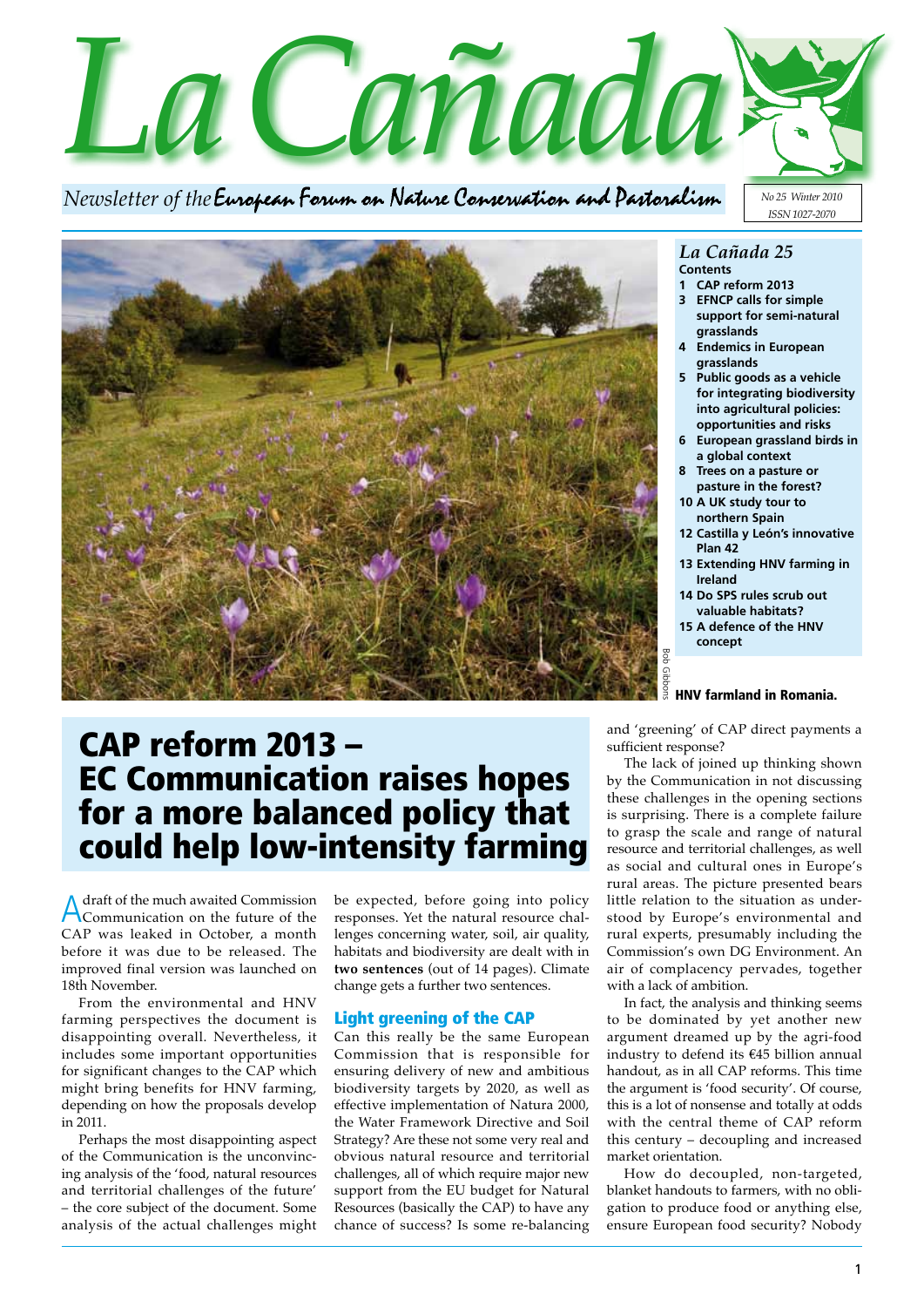has explained this yet. Ironically, the Commission's own website proudly boasts that since the last CAP reforms 'farmers are now free to produce what consumers want in a truly competitive market'.

Another major worry for DG AGRI, apparently, is 'farm income', which has been falling since 2009. This is referred to in the singular, as if there were just one level of EU farm income. To be fair, there are mentions in the document of differences in farm incomes, so perhaps the Commission, with its team of agricultural and economic experts, could do some analysis of which farm types and areas face the main income challenges? Then the problem can be dealt with in a targeted and efficient way, as the Communication proposes. EFNCP has been asking the Commission for this sort of analysis for the olive sector in the Olives Advisory Group on the CAP for several years, but nothing has been forthcoming.

### Simplistic analysis

The introductory 'analysis' continues with the remark that 'any significant cutback in EU farming activity' will probably result in more rural depopulation and will have social and environmental consequences. Are these simplistic assertions how the EU goes about its policy analysis and decisionmaking for the spending of  $\square 50$  billion per year? Surely the social and environmental consequences depend on how support is targeted, to which farms and in which areas, more than on the overall level of 'EU farming activity'?

In the leaked October draft, the Communication warned against a radical approach focusing entirely on environmental and climate-change objectives. This option supposedly would lead to significant reduction in farm income (in the singular again), cause land abandonment in some areas and intensification in others, with serious potential environmental and social consequences. Oh really? We would expect this reform option to result in **improved** incomes for farm types that deliver most environmental benefits, consequent **reduced** risk of land abandonment in the areas most threatened, and environmental and social **benefits** in these same areas. Happily, these attempts to steer the reader away from radical reform have been dropped from the final version. Perhaps the Commission realised that there would be calls for them to publish the details of their analysis.

To conclude the analytical part of the Communication, the Commission states confidently that the 'main contribution of the CAP today is a territorially and environmentally balanced EU agriculture', which is certainly at odds with what many of us see on the ground.

### **Objectives**

By the time the reader comes to the actual objectives and reform options, expectations are at a low point. As a result (perhaps this is intentional), some aspects are a pleasant surprise. Even some references to Natura 2000, the Water Framework Directive and HNV have crept into the final version.

The proposed objectives are under three headings:

- viable food production;
- sustainable management of natural resources;
- balanced territorial development.

The first objective is used to justify continued support for farm incomes, but also includes compensating production difficulties in regions with specific natural constraints where there is an increased risk of land abandonment. This is an objective we agree with. However, it is worrying to see it justified on the grounds of 'viable food production'. This is a step backwards from the historic and current justification of LFA-Natural Handicap support – this has always had an environmental focus, which the Commission now seems to want to drop, just when we hoped something useful could be made out of it.

The second objective includes securing provision of environmental public goods, which is clearly a positive aim, although the document does not discuss what these goods consist of, what condition they are in, or what needs to be done to secure their provision.

The third objective (balanced territorial development) can be interpreted in many different ways, but we are pleased to note a reference to improving the conditions of small farms and developing local markets, which are potentially positive initiatives for small-scale HNV farming.

#### Reforms

Introducing the reform ideas, there are some encouraging words about changes needed to Pillar 1 direct payments, involving redistribution, redesign and better targeting of support. Criteria for these changes should be economic, the document says, in order to fulfil the basic income function of direct payments, and environmental, so as to support the provision of basic public goods. **These crucial phrases sound very positive to EFNCP ears.**

The suggestions are for **basic income support**, with possibly an upper ceiling per farm, and a minimum level of direct payment for small farms – both positive proposals. The assumption is that the 'historic basis' for direct payments is dead, as Commissioner Cioloş announced in the Brussels CAP conference of 19th-20th July. But quite how the new basic income support would be calculated is not clear – a flat-rate payment across the EU is not realistic, and the Communication talks of mechanisms to avoid major redistributions, especially between Member States. The devil will be in the detail of the decisions taken before 2013, but **in principle a move away from the historic system to a more balanced system of direct payments as applied already in England and Germany is very significant and to be welcomed. The potential shift of support in favour of low-intensity farming on poorer land is very considerable, and this is a move we strongly support.**

#### Greening of direct payments

The next critical element is the proposal for mandatory 'greening' of direct payments across the EU, in the form of simple, annual agri-environmental actions from farmers. This is what we wanted (see following article), but the examples of actions to be supported are not very encouraging (permanent grassland, crop rotation, green cover, and ecological set-aside). Presumably these would be rewarded with a higher direct payment, although this is not stated. Enhancing certain elements of General Agricultural and Environmental Condition (GAEC) is also mentioned as an option to be explored. Depending on the details of what is proposed in 2011, these ideas could be converted into measures of significant environmental benefit.

Of particular interest for EFNCP is the possible support for permanent pasture. Permanent pasture as defined currently under the CAP is not necessarily a land use of environmental value, as it only has to be more than five years old. To produce significant environmental benefit, support should be targeted on permanent pasture that is not reseeded for longer periods (e.g. 20 years), and that is farmed below a regionally-appropriate livestock density threshold (LU/ha is applied as a criterion under the French Prime Herbagère on over 3 million ha of farmland, so it can and does work).

Otherwise, there is little of biodiversity interest in the proposed 'greening' options. It is a missed opportunity to introduce a direct payment 'bonus' for the area of biodiversity features on a farm (such as large hedges, traditional orchards, semi-natural grassland). Some features are theoretically protected under crosscompliance, but EFNCP believes that farms of which a large proportion is under semi-natural features should be rewarded through a higher direct payment. Perhaps the Commission's proposed 'ecological set-aside' can be extended to include this approach.

Important changes to the LFA scheme are on the cards, with a possible Pillar 1 payment to all farmers in areas with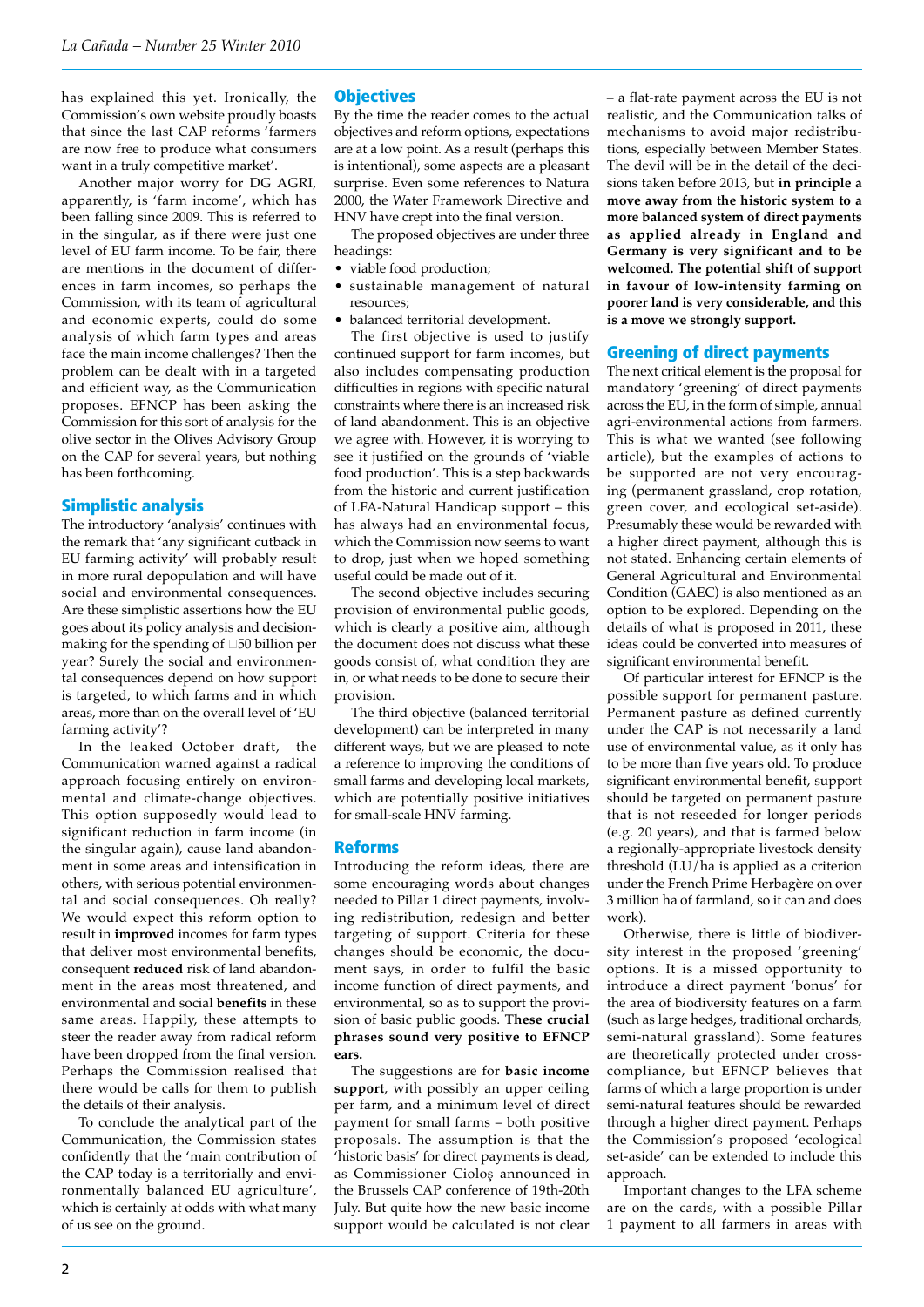specific natural constraints. In principle this is sensible, as the current LFA scheme is a mess, and some countries exclude a majority of LFA farms (e.g. part-time farms) from receiving support. However, some farm-level criteria should be applied in order to target farms that are best able to conserve the fragile LFA environment, especially low-intensity farms.

The Communication contemplates the continuation of coupled payments in situations where particular types of farming are considered particularly important for economic or social reasons. **It is a mystery why environmental reasons are not included here, as such a measure could be very relevant for supporting some HNV farming situations.**

#### Pillar 2 payments

For Pillar 2, the picture seems to be a continuation of the current mixed aims. Some parts of the text give more emphasis to competitiveness and harnessing production potential, especially in New Member States, while others stress the environment. However, overall it is stated that **environment, climate change and innovation** should be guiding themes.

**The importance of effective delivery mechanisms is stressed, which we agree with.** There is mention of strengthening the strategic approach to Pillar 2 programming, with quantified targets at EU and programme levels. In principle, these are positive ideas that indicate a shift towards programmes that deliver EU priorities. With this in mind, the Common Monitoring and Evaluation Framework (CMEF) indicators, of which changes in HNV farming is one, are flagged up for simplification and improvement.

**The document encourages more innovative policy approaches under Pillar 2, such as creating packages of measures to address the needs of specific groups or areas (e.g. small farmers, mountain areas), or using preferential rates of aid as** 



The isolated mountain village of Lukomir in Bosnia & Herzegovina.

**a targeting instrument. These are sensible proposals**.

A new phrase was added since the October draft, saying that Pillar 2 environmental measures should be more closely tailored to the specific needs of regions and '**even local areas such as Natura 2000 and HNV areas**'. Obviously, we welcome the confirmation that HNV farming is to remain a priority for rural development policy, although the reference to HNV 'areas' is in danger of encouraging 'mapping' as the only way to identify HNV farming on the ground.

This suggests that DG AGRI have got their wires crossed. Methods and systems for monitoring change in HNV farming are not the same as mechanisms for targeting payments. EEA and several Member States have been developing maps of HNV farmland as a potential monitoring tool, not for targeting payments. For the latter, we have always proposed farm-level criteria (see following article).

What *is* true, though, is that over the

past few years several Member States have invested considerable effort in developing their CMEF indicators for HNV farming, and some are now making good progress. It is important to build on this work over the coming years.

HNV farming has gradually come into EU policy following many years of work towards greater integration of environmental concerns in the CAP. HNV farming has been flagged up repeatedly as a priority under the EU Biodiversity Strategy, and by the Council of Europe and UNEP. The EEA and DG AGRI have continued to develop the concept. Nobody denies that HNV farming indicators present operational challenges, but they are the only integrated and strategic way of monitoring the biodiversity value of European farming. Sound objectives cannot be dropped just because they look too difficult. However, some improvements are needed in the wording and coherence of the CMEF indicators, including the HNV indicators. *Guy Beaufoy; guy@efncp.org* 

# EFNCP calls for simple support for semi-natural grasslands

T BirdLife International, Butterfly he Forum has, in collaboration with Conservation Europe and WWF, produced a new policy document on the future of High Nature Value (HNV) farming under the CAP post-2013 (see www.efncp. org/high-nature-value-farmland/capreform-2013/). The launch took place at our September conference in Sibiu.

This new policy document builds on the joint NGO proposals for CAP reform published in March 2010 (see www.birdlife.org/eu/pdfs/ Proposal\_for\_a\_new\_common\_agricultural\_policy\_FINAL\_100302.pdf). These joint proposals included a logical system of payments to promote a more environmentally and economically sustainable model of farming for Europe, consisting of:

**Basic Farm Sustainability Scheme** – for all farmers complying with basic environmental conditions.

- • **HNV System Support Scheme** a targeted direct payment as developed in the new HNV policy document.
- **Organic System Support Scheme** a targeted direct payment running parallel to the HNV support scheme.
- **Targeted Agri-Environment Scheme** – developing the existing measures to pursue clear environmental objectives.
- Natura 2000 and WFD Compensation **Scheme** – for specific situations where EU legislation imposes significant restrictions on farmers.

So what is the logic of a scheme to support HNV farming and what should it look like?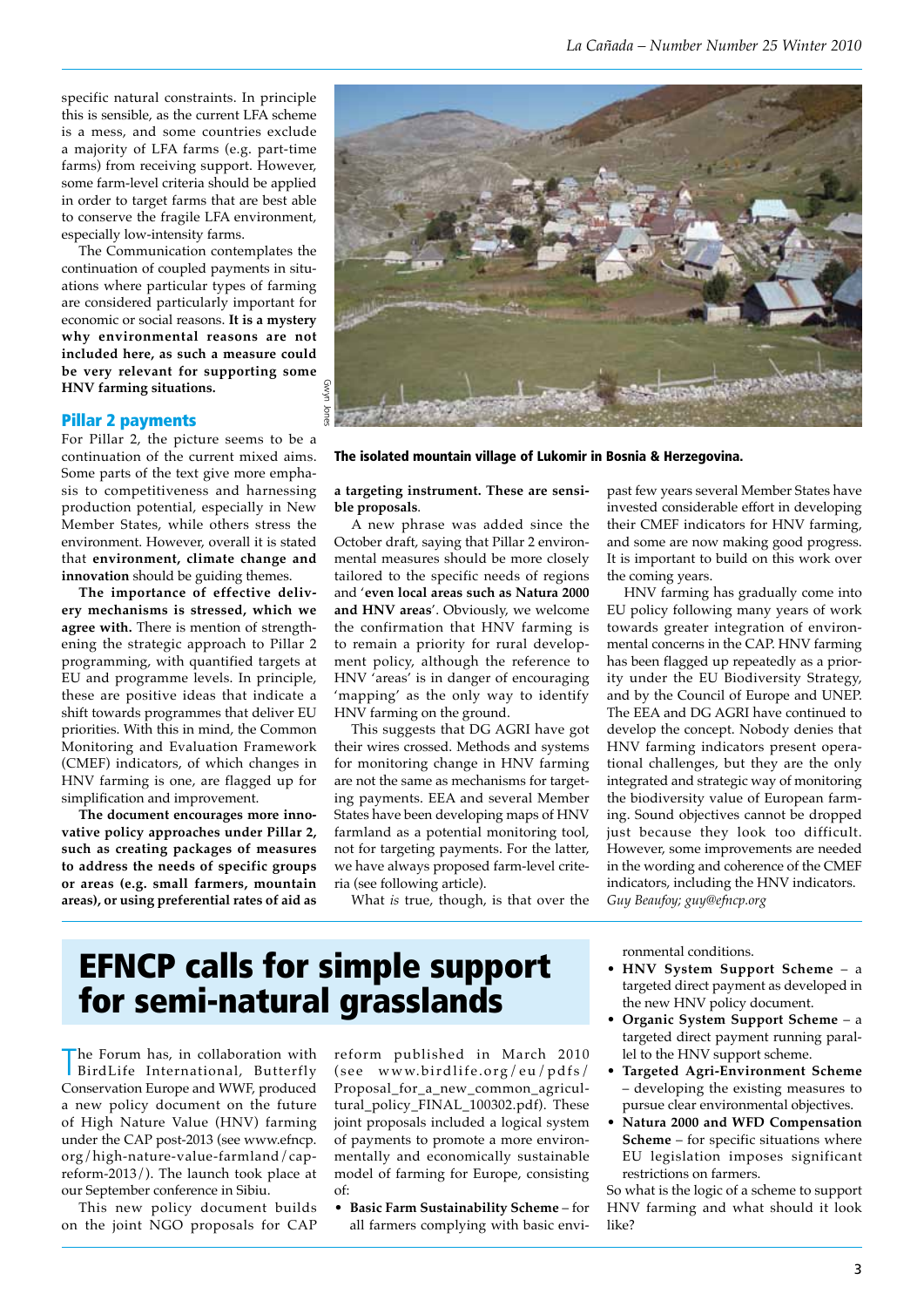## Targeted payments

Environment Commissioner Potočnik pointed out in his video message to the Sibiu conference that HNV farmers need to make a living but cannot compete with other more lucrative types of farming. As a result, low-intensity farming systems all over Europe face abandonment or intensification. Our new paper illustrates this basic income problem for a range of HNV farming types, and proposes the introduction of a new targeted direct payment to fill the income gap.

Currently, the CAP spends around  $\square 45$ billion per year on direct payments to support farm incomes across the EU, but these payments are based on obsolete and often absurd criteria. Billions of Euros are wasted on very high payments to the most intensive and competitive farms, while the system does relatively little to support the viability of Europe's low-intensity farms that are of the highest inherent environmental value. Measures that aim to conserve biodiversity on farmland, such as Agri-environment and Natura 2000 compensation payments 'are simply not sufficient when it comes to very extensive

and remote farming areas', to quote the words of the Commissioner.

There are vast areas of HNV farmland across the EU where these measures are not applied, and major inconsistencies in the use of measures between regions and Member States. Besides, the fundamental socio-economic challenges faced by HNV farming are not addressed effectively by compensation payments, and the 'income foregone' approach to payment calculation. Hence the clear need to re-allocate a proportion of direct payments specifically to HNV farming.

The HNV farming payment that we propose is based on the French *Prime Herbagère Agroenvironnementale* (PHAE). This scheme uses farm-level criteria such as proportion of grassland, proportion of biodiversity elements (essentially seminatural farmland features), plus basic conditions on practices such as livestock densities and input use.

## Eligibility criteria

The eligibility criteria and thresholds of the PHAE scheme are not exactly as EFNCP would propose for targeting HNV farming, but the basic approach is highly appropriate and easily adapted to target low-intensity livestock farms. The same approach can also be applied, with adaptations, to provide targeted support to HNV farms with an arable and/or permanent crop orientation.

Thus the PHAE shows the way forward for a pan-EU support scheme for HNV farming. Although an agri-environment scheme, there is no practical reason why it should not operate as a targeted direct payment.

Payment schemes to support HNV farming cannot succeed by themselves. In more marginal situations in particular, local projects that work pro-actively with HNV farmers are essential, and we propose that these should be mainstreamed into rural development policy, for example as a special type of LEADER project for HNV farmers. Local actions should address socio-economic and conservation issues, leading to greater social recognition and motivation of HNV farmers, and ensuring a critical mass of activity and farmer succession. *Guy Beaufoy; e-mail: guy@efncp.org*

# Endemics in European grasslands

Avery interesting short paper by Ines Bruchmann (ines.bruchmann@uniflensburg.de) and Carsten Hobohm of the University of Flensburg in Volume 15 of *Grassland Science in Europe*, published this year, asks the question 'What European habitats are important for endemics?'

The authors point out that, although Europe has a special duty under the Convention for Biological Diversity to protect the approximately 6,200 vascular plants found only within the Continent's boundaries, little is known about their

## Meadow Clary *Salvia pratensis* (right) and its global distribution (below).



distribution patterns and, in particular, the habitats in which they are found, making this duty rather difficult to carry out effectively.

They undertook a literature search and assigned as many of the plants as possible to a small number of broad habitat classes.

The top habitat for endemics is rocky areas, with at least 2,772 species – a not unexpected result since mountain tops



form natural islands. These endemics are often found in only one country and so find their way into Red Data Books, and their habitat is often protected or outside the range of many of the most pervasive human threats.

The second and third, however, are grasslands (1,320 species) and shrub and heath habitats (1,125) – mostly semi*-*natural habitats which are under severe threat, as the Forum has been preaching for years.

Grassland, occupying only 10% of Europe's land surface, has almost twice the number of higher plant endemics compared to forests (776), for example.

The countries with the highest numbers of European grassland endemics are Italy (537), countries of former Yugoslavia (516), France (503), Austria (428), Spain (376), Switzerland (358), Germany (320), Romania (309), Czech Republic and Slovakia (292) and Bulgaria (269).

However, grassland endemics do not generally find their way into Red Data Books. One of the reasons is that they are often found in more than one country (median:3), so that the global importance of European grasslands (and shrub and heath habitats) is undervalued.

The authors point out that grassland biotopes listed in Annex I of the Habitats Directive are almost all in unfavourable status throughout almost all their range, according to the European Commission. This suggests that the fate of European grassland endemics is pretty dire.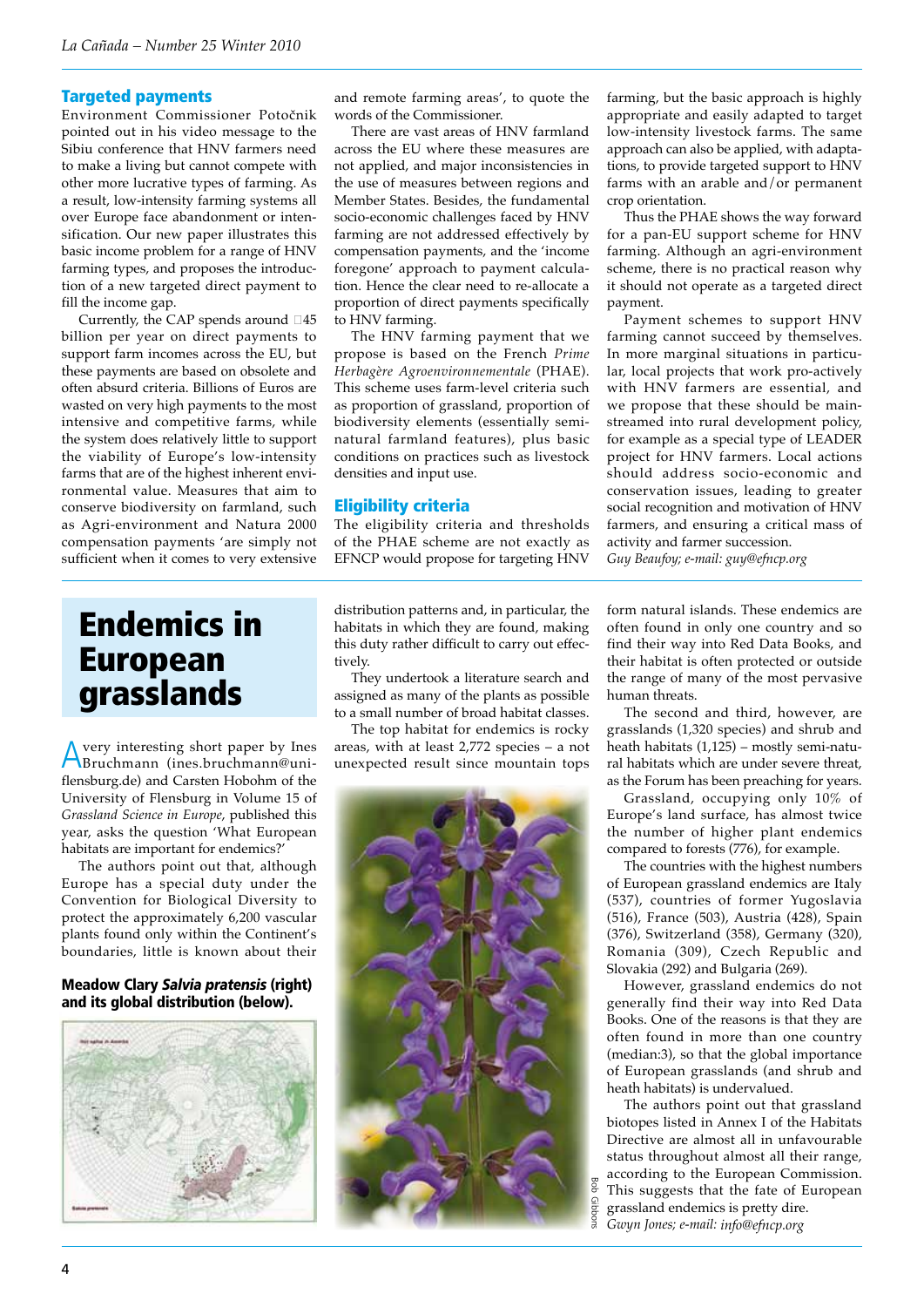# Public goods as a vehicle for integrating biodiversity into agricultural (and other) policies: opportunities and risks

Defending the cause of biodiversity in agricultural policies is not an easy job. Anyone playing this card in the policy game has experienced difficulties and noted that the debate is conducted in an air of conflict. In the case of HNV farming, as in others, the preferred outcomes of the dominant parties are frequently the opposite of those who defend the idea of preserving low-input farms.

The conflicts associated with nature conservation in the 1970s and 1980s led conservationists to look for other strategies, and to abandon the 'narrow' vision (according to their accusers) of wrapping nature of cotton wool. The embracing of the biodiversity concept can be understood as a way of widening the vision, both from a natural perspective (going beyond strict species lists and considering the whole ecosystem and its relationship, which was another way to speak about ecology) and from a social perspective – a reminder that Man is part of ecosystems.

Despite the progress on the conceptual side, biodiversity has made little progress in the last two decades. The 2010 targets were not met. In fact, using 'biodiversity' did not lead to less conflict, except when it came to watering down the species and habitats issues. At a recent meeting in the French Ministry of Environment someone said, '*Biodiversity has nothing to do with nature!*', everybody nodded!

## Biodiversity and policy

In most cases, biodiversity is still quite unpopular in the policy arena. The criticism frequently made of HNV farming is that it is too green and too extensive. Fundamentally, HNV farming – and biodiversity – is not generating enough cash, which seems to be urgently needed in the present context, politicians say. It sticks out like a sore thumb. Just like Natura 2000, in fact – remember the struggle to get that policy properly implemented and financed?

In this context, it is tempting to try to find another strategy to defend biodiversity. That is how we should understand the rising profiles of the phrases 'ecosystem services' and 'public goods' in the policy arena in the last 30 years, and especially the roles they have assumed as lifelines in the present policy debates.

The principle is apparently strong:

policy makers can be convinced to act for biodiversity only when they recognise its value. Through several more or less explicit shifts, 'value' means 'economic value' and thus 'monetary value'. Put money and trade in the debate, and it will ease things. Past policies have failed, economists say, because of this lack of argumentation.

The important thing is that it offers the chance to avoid policy conflicts – the market implies an *agreement* between suppliers and consumers. While in the past nature conservation meant political choices and conflicts, markets would ease things by making such choices more objective.

Of course, in order to address the specific issues of nature, such markets need to be adapted to its 'public' dimension (not tradable, not excludable), but fundamentally the idea is to create a market for nature conservation. Advantages are foreseen: as public money is getting scarce, we might look for private money, as, for example, in habitat banking.

## Public goods

This approach has been taken up by many academics in the field of economics, environmental and management sciences. Major NGOs and environmental ministries have been adopting this vehicle to defend their ideas, and particularly in the debate on the reform of the CAP, under the umbrella concept of 'public goods'. Indeed, in the mind of conservationists 'public goods', means 'environmental public goods', which means 'extensive pastures, hedges, semi-natural vegetation', which in turn means 'biodiversity and nature'.

All this has a value, and led to the slogan, 'public money for public goods'. The word shift does not matter, so long as they refer to the same ideas in the minds of conservationists. You may say 'I want to conserve these public goods in the landscape,' while in your mind you are thinking of a hedge and an extensive permanent pasture next to it, hoping that the policy maker you are addressing is not clever enough to see also that 'hedge and a pasture'!

The idea is not bad in itself, but it is perhaps a little naïve to base too many hopes on it for a number of reasons.

#### **A fuzzy concept**

The most basic problem is that for other people 'public goods' means 'employment', 'food security', 'hope for further GDP', which in a way are neither tradable nor excludable, nor socially valued. 'Public goods' sound like things which are of benefit to the public – it is the technical meaning which is obscure! It is not surprising that there are misunderstandings when the concept is used in its widest sense. Policy makers have cunningly noticed that the word has different meanings, and use it in the broadest possible (and most natural?) way. The environmentalist should never forget to label the public goods he or she thinks about as *environmental* public goods, in order to avoid the risk of being trapped in a long discussion on theoretical principles.

#### **Virtual or actual money?**

More fundamentally, there is an important ambiguity which is not fully recognised. When The Economics of Ecosystems and Biodiversity assess the economic value of services rendered by forests for greenhouse emissions as being 3.7 trillion US dollars for this sector only (100,000 times the *world* GDP), it is clear that we are not speaking of the same dollars; some are real, in a bank account, while others are virtual. When the figure is used for policy awareness purposes, that's fair enough, but when it comes to allocating actual cash payments, say for foresters (or farmers, in our case), there is clearly a shift that needs to be recognised.

#### **What is the actors' game?**

This ambiguous use of 'value' implies that the hand behind the environmental market, whether public or private, is still 'invisible'. The 'true value' is only revealed – the market only works – under conditions with complete information.

In reality, what counts is not the value of environmental 'goods' or assets but the actors using them. While a HNV farmer might be sitting on a (virtual) gold mine whose value to the public is estimated at say  $\Box$ 100,000, it is still economically rational for him to plough his permanent grassland, generating say  $\Box 10,000$  of cash for the tractor and seed retailer,  $\square 10,000$ of cash for the water treatment company,  $\square$ 5,000 for the bank which funds the investments and then gets  $\square 20,000$  himself from agri-environment for 'reinstating' the pastures. What should be compared are the people who benefit from the virtual  $\square$ 100,000 with the ones that benefit from the actual  $\Box 45,000$  ( $\Box 20,000$  to destroy HNV habitats,  $\square$ 5,000 for the bank and  $\square$ 20,000 to reinstate them). There is no need ever to pay the  $\square 100,000$ , and no means by which to do so.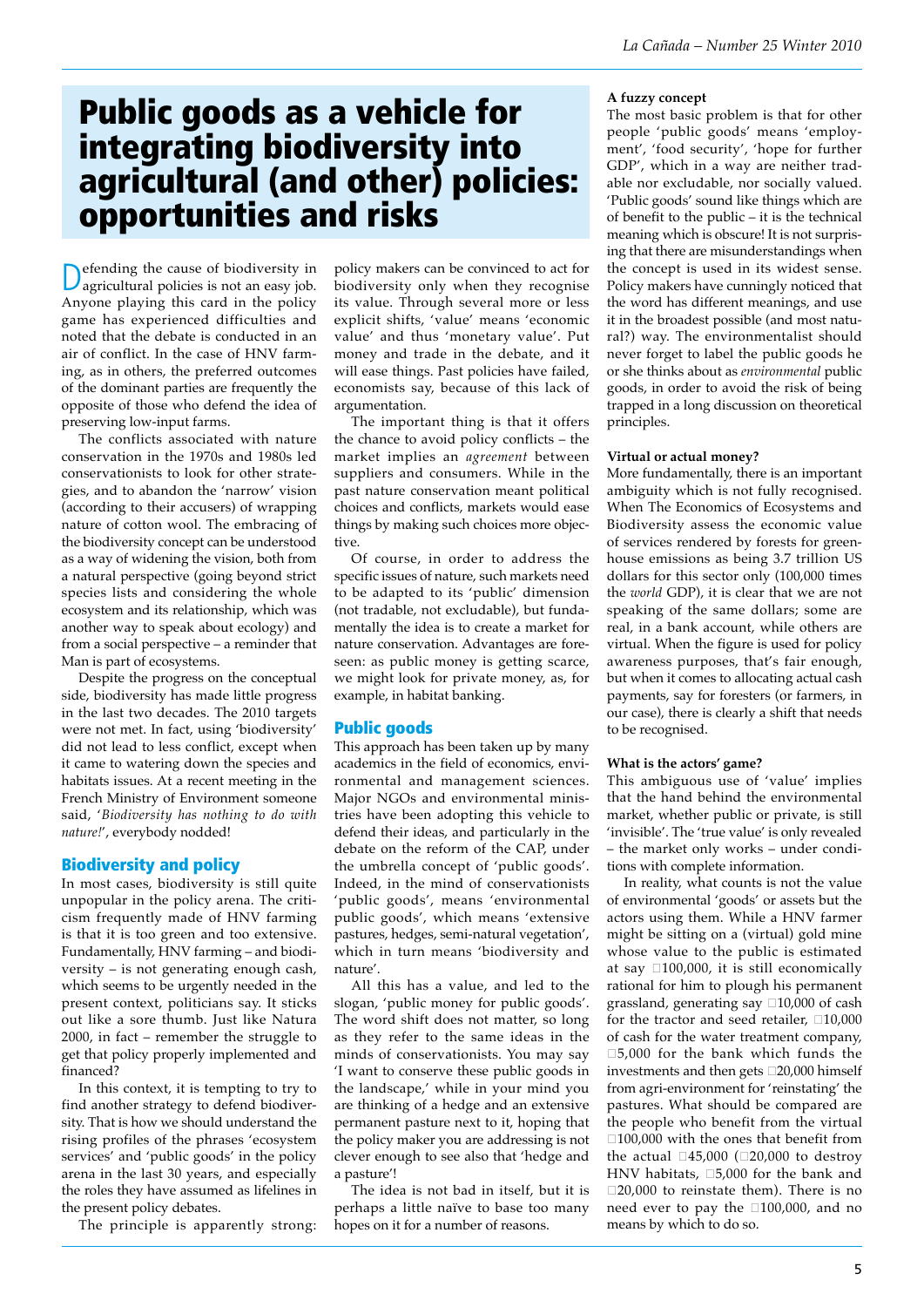One might argue that this example illustrates precisely why things should change. Economic valuation of public goods and environmental services certainly allows for a better understanding of what is at stake. But one must also be aware that in order to make the market change from a public perspective (i.e. a different distribution of payments which should grant public goods) or a private one (i.e. an efficient habitat bank system), you cannot count on the invisible hand. Making the market work for nature requires a lot of public effort in setting the value of assets, in controlling, in punishing those who do not respect their contract, and so on.

If you look to private money for funding, you will have to argue why involving a private company in a habitat banking scheme should be more effective than a tax used for environmental policy. It needs to be quite clear what you want to defend in order to value extensive farming as much as intensive farming. It is anything but easy to defend in a proper way, despite the hope that dealing with economy and markets involves less conflict than dealing with policy! In fact, it requires the same kind of energy as was needed for 'nature conservation' in the old days, because the

actors who are against an efficient public goods policy are the same as the ones that were against nature conservation.

## Economic versus the ethical

Those of us who are interested in conserving biodiversity must ask whether using the public goods concept is the best strategy to achieve our goals in a world dominated by short-term economic thinking.

Might we not argue a contrary position? Isn't the strongest point of nature conservation the fact that it is *above* economy for many actors, including some policy makers. Patrick Blandin, a French researcher working on nature conservation, reminds us that in 1923 the first International Congress for Nature Protection (the ancestor of IUCN) already illustrated the two lines of argumentation – the economic versus the ethical – asserting that nature value was not comparable with economy.

Nearly a century later, the two streams are still present and have led to different approaches, with variable success for each camp (from protected areas to agrienvironmental measures). However, this historical view is useful in order to stand

back from an over-optimistic belief in economically-based lines of argumentation for nature conservation, which at the present time take the form of public goods and ecosystem services. It is probably a convincing tool for raising awareness, but when it comes to practical options, it can lead to counter-productive approaches if it fails to recognise that a nature market needs a strong nature policy.

Nature conservationists will still have to fight. If they choose to make war on the economic battlefield, they still need to be conservationists. To paraphrase Clemenceau: 'Ecology is much too serious a matter to be left to economists'…alone.

As Redford & Adams (2009) rightly point out, 'Conservation has a history of placing great faith in new ideas and approaches that appear to offer dramatic solutions to humanity's chronic disregard for nature (...) only to become disillusioned with them a few years later. The payment for ecosystem services framework fits this model disturbingly well.'

*Xavier Poux; e-mail: xavier.poux@asca-net.com* **Reference**

Redford, K H, & Adams, W M 2009 Payment for Ecosystem Services and the Challenge of Saving Nature. *Conservation Biology* 23: 785-787

## European grassland birds in a global context



#### Farmland: a major bird habitat

While working on our book *Farmland Birds across the World* (see the review opposite), BirdLife International provided us with their statistical database categorising birds according to their most important habitats.

To our astonishment, more than one third of the world's bird species (3,600 out of 10,000) were classified as farmland birds. Farmland is the third most important terrestrial bird habitat after forest and scrubland. For some species, farmland is their primary habitat, while for many others farmland is a surrogate for their lost, more natural habitats. Nevertheless, this status calls for targeted stewardship.

With 331 farmland species, Europe

(excluding Russia) holds a relatively small share (9%) of the world's farmland birds. The first explanation lies in its modest territorial area. Europe has only 3% (89 million ha, excluding Russia) of the world's grasslands. Within the EU, permanent grasslands cover 55 million ha, corresponding to 13% of its territory and 30% of its farmland.

The second reason is Europe's high proportion of forest cover (45%). If we compare Europe to Africa (see table below), the differences become clear. In fact, when applied to every continent, the negative relation between the number of farmland birds and the forest cover was found to be rather linear.

|                             | Europe | Africa |
|-----------------------------|--------|--------|
| No. of farmland species     | 331    | 1,136  |
| Farmland area (millions ha) | 474    | 1,157  |
| % of farmland species       | 21     | 49     |
| % of forest area            | 45     | 21     |

### Special position of grasslands

Compared with other farmland habitats, grasslands have a special position for two reasons. First, they include a wide range of types, from entirely natural to intensively cultivated. Although the same might be true for natural wetlands and rice paddies, for example, there are a number of bird species that have truly co-evolved with grasslands. Despite the limited area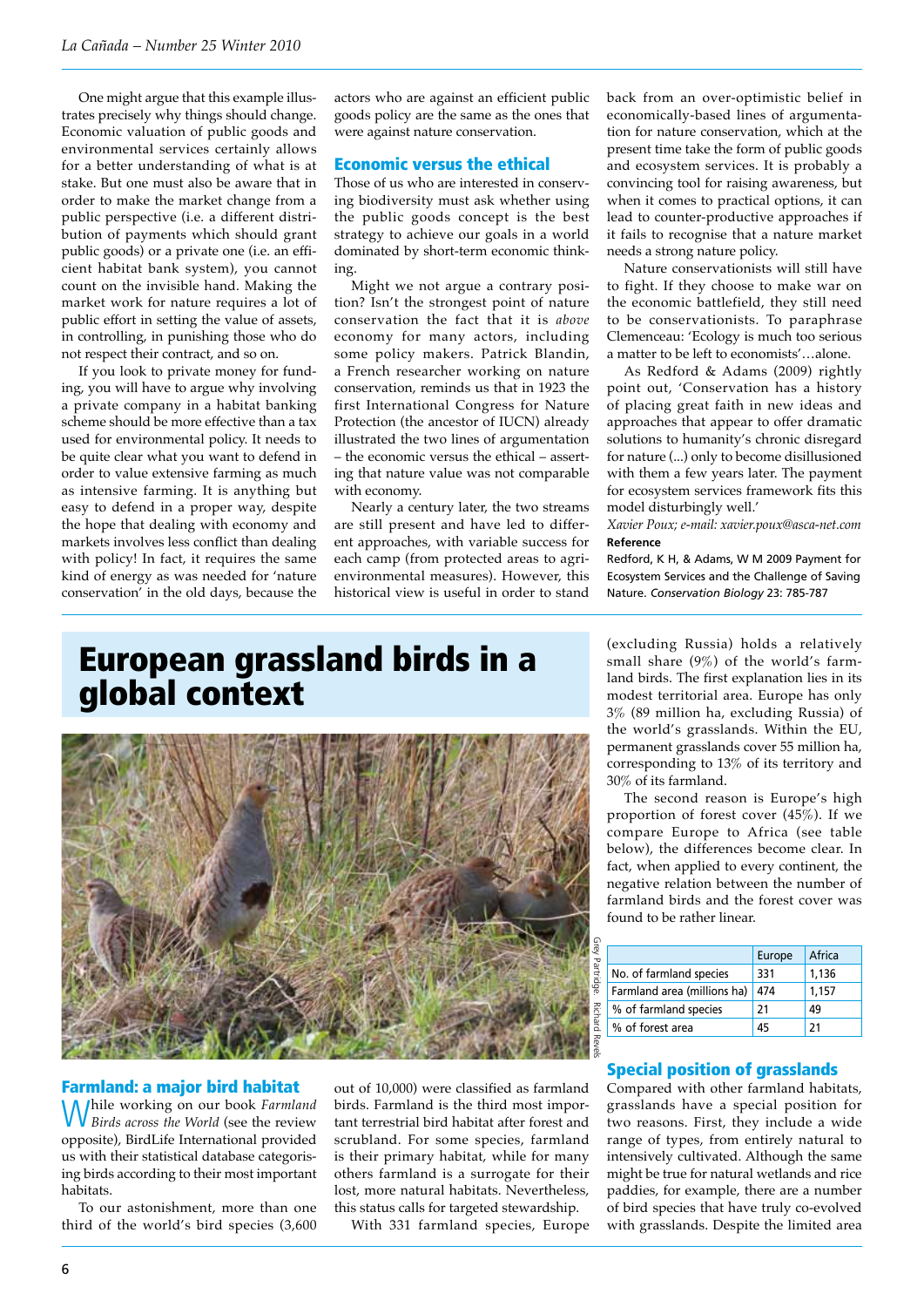schemes including financial incentives. Many other countries still offer adverse incentives for grassland conservation. In Europe, targeted market initiatives, such as bird-friendly rice from the Ebro delta,

The first target for grassland birds is to maintain the grassland area, and the second is to get it into or keep it in good condition for birds. Several EU Member States have introduced premia for permanent grassland, and some also for grazing (recoupling support to animals). These are promising initiatives, but still insufficiently targeted to grassland birds.

Agri-environment schemes can provide a valuable addition to these general premia, provided they become better targeted as well. The first challenge is to establish a regional rather than a farmscale approach, as bird populations are large and mobile. The second challenge is for a better distinction within bird communities of their ecological demands (not every species benefits by late mowing alone, for example), including the relevance of grazing to a substantial number of species. The third challenge lies in making a better distinction between the breeding and feeding function of grasslands, as the second still receives too little attention in the design of agri-environment schemes. The 2013 CAP reform offers excellent opportunities to implement such

are rare for grassland products.

of Europe's grassland, the degree of overlap with Europe's estimated 75 million ha of High Nature Value farmland area (75 million ha) is uncertain.

Secondly, and seemingly in contrast, grasslands are not particularly speciesrich. Although farmed grasslands cover two-thirds of the world's farmland, they host hardly one-third (1,100) of all farmland species. Interestingly, however, they contain relatively large numbers of individuals. One example is the famous Great Plains in the US, representing one of the world's largest (150 million ha) grassland areas. The Plains' 39 true grasslands breeders (including greater and lesser prairie-chickens, grasshopper sparrow, ferruginous hawk, lark bunting, eastern meadowlark, burrowing owl and longbilled curlew) represent a total estimated population of 750 million birds (20 million per species).

At the other end of the scale, some South African grasslands can support an amazing density of 170 species per 100ha.

Although about 1,100 species use grasslands as their primary habitat, only some 100 of these are entirely confined to grasslands. These include ostriches, nandus and bustards (all 'Old World' species!), seedsnipes, coursers, pratincoles, plovers, sandgrouse and larks.

### Decline: a global phenomenon

The alarming BirdLife figures on the decline of Europe's farmland bird numbers are well-known: between 1980 and 2005 they fell by more than 40% in the old Member States, and by over 25% in the new ones. One cause is the rapid loss of grassland and grazers. The EU grassland area is declining by tens of thousands of hectares per year, due to urban development, conversion to other (e.g. energy) crops and desertification (fuelled by climate change).

Grazing animals are declining even faster: EU cattle numbers have fallen by 10% since 1995, and sheep (more likely to be kept in outdoor systems) by 20%. In addition, well-known factors such as over-extensification (e.g. undergrazing, abandonment), intensification (drainage, overgrazing, earlier, more large-scale and faster mowing), increased predation and flyway problems (e.g. hunting) have taken their toll. The overall result is a smaller area of more monotonous grassland, to the disadvantage of many birds.

These same causes of decline appear to be a worldwide phenomenon, but the mix differs by continent and country. In many Asian grassland areas, overgrazing as a result of population growth is now the dominant factor. The North American prairies suffer mainly from native as well as exotic invasive weeds and trees, enhanced by the suppression of fire and natural grazing (e.g. by prairie dogs). In the South American pampas, grassland conversion to arable land (mainly soybean) and commercial forest is the primary cause of declines, the latter fuelled by tax incentives.

In Europe, the causes of loss of grasslands are getting more diverse as well. In past decades, intensification was supposed to be the major cause in northwest Europe, with over-extensification and abandonment in southern and eastern Europe. Whatever the truth of that, the picture is now much more complex: extensification and abandonment (partly due to the decoupling of farm support) also appear in areas such as the UK's uplands, in parts of Scandinavia and locally even in the Netherlands, while intensification is taking place in the better equipped parts of central and eastern Europe.

With the abolition of dairy quota ahead, the differences between European regions will probably increase. HNV areas will, generally speaking, hardly benefit, as their production costs are relatively high and many farmers and important infrastructures have already disappeared.

#### EU has key instruments

However, in contrast to many other continents and countries, the EU already has a set of policy instruments to support grassland birds. Worldwide, only the US, Canada, Australia and South Africa have been introducing grassland conservation

#### Farmland Birds across the World

This wonderful book does exactly what its title suggests and covers all the major farmland habitats of the world, from grasslands to rice fields and from arable land to agroforestry. Although a great deal of information is packed into the 130 pages of the book, this is not some dense scientific tome. On the contrary, the facts and figures are interspersed with a wide array of beautiful photographs and the text is also broken up by more than 50 large and small boxes explaining particular issues.

The editors underline that the intensification of agriculture is a key threat to birdlife in developed countries, while the expansion of agriculture in developing countries is even more destructive (given that such expansion often takes place in natural habitats). But they also highlight two nature conservation paradoxes:

improvements.

*Paul Terwan; e-mail: paul.terwan@wxs.nl* 

- in some cases, agriculture can provide a surrogate habitat for some birds species and can even be their last resort on the planet
- farmland which is managed to support such species may be less productive, indirectly increasing pressure on natural habitats and associated birdlife elsewhere. Hence, saving farmland birds can be detrimental to the birdlife of natural habitats.

The authors recognise that these can lead to confusion and a potential dilemma among conservationists as to whether it is best to allow the expansion of farming or the intensification of the existing farmland resource. Much of the final chapter is dedicated to this issue. As you may expect, there is no one easy answer, but the book does provide examples of what has worked and what could work. This gem of a book is well designed and well written, and will appeal to a broad audience. I recommend it wholeheartedly. It is also a bargain at €24 (plus shipping costs; ISBN 978-84-96553-63-7). Order from CLM (www.bookfarmlandbirds.com/order\_now), or for those outside Europe, go direct to Lynx Edicions (www.lynxeds.com/product/farmland-birds-across-world). *Davy McCracken*

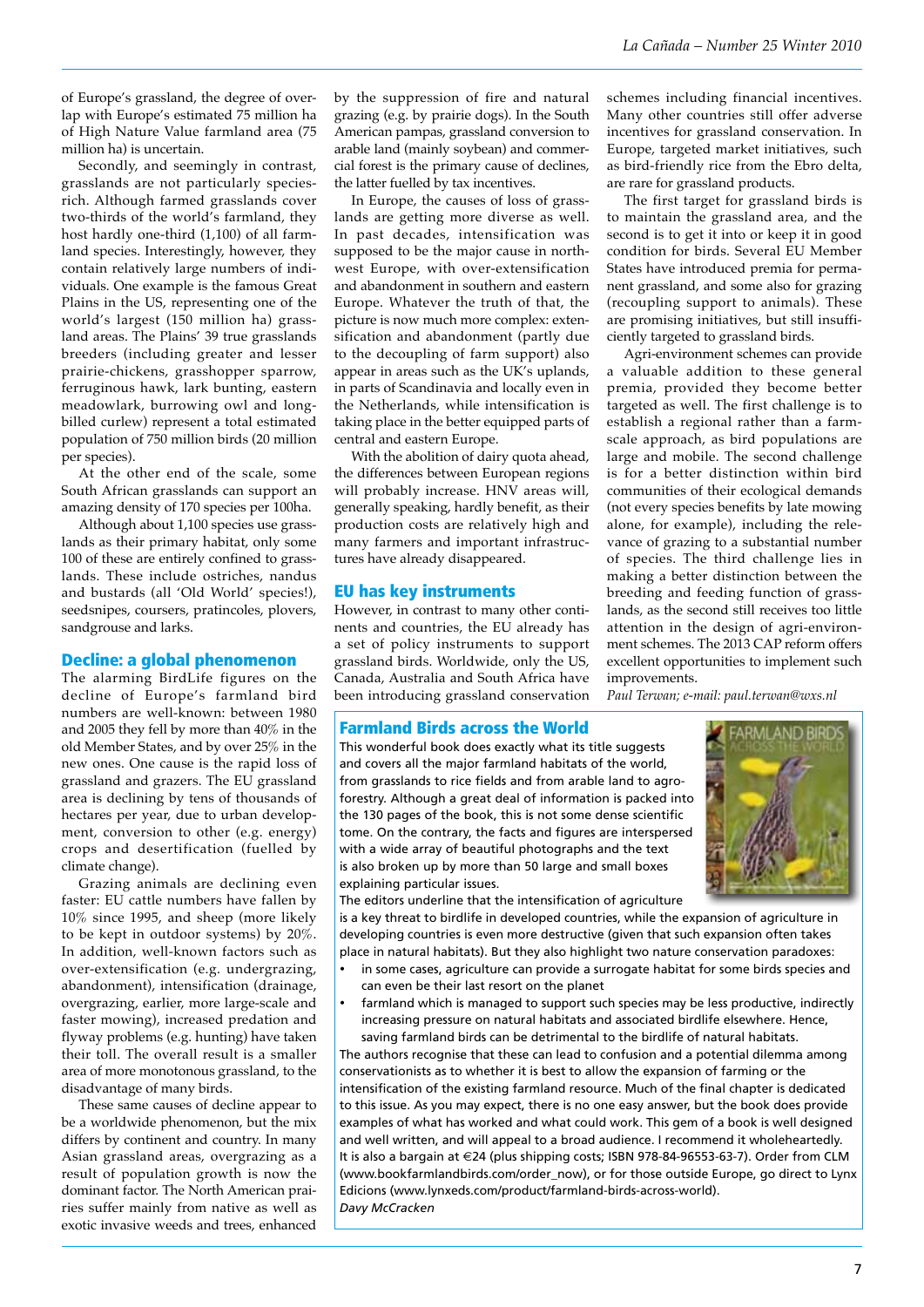# Trees on a pasture or pasture in the forest – Do we recognise HNV farmland?



Despite the fact that Estonia is a small country and proud of its relatively well-preserved nature, our society's knowledge and appreciation of the real values of farmland is still sadly lacking. Maybe we are spoilt, used to having lots of 'other' nature around us, such as deep forests and wetlands, which has blinded us to the fragility of farmland communities. Do we actually know where our nature values are, how dependent they are on management, and what is really needed to maintain them in a sustainable way?

One of the peculiarities which arise when describing the land management in Estonia is the absence of a common understanding and definition of farmland. This is reflected even in the statistics. Different data sources offer different figures for Estonian farmland, ranging from around 860,000ha according to the agricultural support system (area under single area payment in 2009) up to 1.7 million ha according to CORINE land cover (share of farmland 19-38%).

To assess the impacts of current policy measures on farmland we need to look at changes in the actual land use. The land-use structure and therefore physical changes and conditions are relatively well known only for those areas which are currently registered under the Land Parcel Identification System (LPIS) and Integrated Administration and Control System (IACS). However, not all agricultural areas in Estonia are registered in IACS/LPIS. For example, neither land

### Some Hereford cattle from a herd of more than 90 on the alluvial meadows of Metsa Johani farm, on the Estonian island of Saaremaa.

that was not declared in LPIS as agricultural land in 2004 (the reference year for Estonia), nor land which was considered later in the course of inspections to fall below the Good Agricultural and Environmental Conditions (GAEC) standards, are counted as agricultural land in those databases.

In addition, during the period 2004- 2005 'quite a significant share' of wooded pastures and wooded meadows, particularly in western Estonia, were excluded from receiving CAP hectare payments because they did not meet the single area payment (SAPS) requirements related to 'normal' productive land (e.g. they had more than 50 trees/bushes per ha).

This resulted in the exclusion of those areas from support and the land register systems, but not immediately from actual use by farmers. Trees on these areas are not always the evidence of careless management, but have their own purpose. Very many farmers consider these wooded areas as an integral part of their farming systems – systems which have evolved naturally in this particular environment. For example, the trees on the pastures are offering natural animal welfare 'services' such as shelter during hot summer days, and the unique plant composition of these habitats provides a wide range of nutritive feed for the animals.

Traditional farming is not sufficiently valued by different policies. Estonian farmers are confused by EU rules and standards for agricultural areas whose effect is to reject areas of their farmland that are very directly related to the provision of many public goods. After all, species-rich wooded meadows were not historically managed for nature conservation, policy-driven, reasons, but were and are by-products of traditional farming systems. This fact keeps slipping from policy-makers' minds; they don't see the need for supporting 'farming systems' clearly enough.

Surely the CAP should not be simply a policy of giving hectare-based support, but a policy acting in a wider context to support and facilitate development of those areas through a specific and appropriate legal framework, with economic/ financial assistance and relevant information and advice.

High Nature Value (HNV) farmland whose value results from a high proportion  $\frac{1}{8}$  of semi-natural vegetation is labelled 'Type<br>  $\frac{1}{8}$  1' HNV by Andersen *et al.* (2003). This type<br>  $\frac{2}{8}$  has been discussed the most frequently. 1' HNV by Andersen *et al*. (2003). This type has been discussed the most frequently, and the values are increasingly recognised also by the Ministry of Agriculture and the Ministry of Environment in Estonia, although this is only slowly being reflected in policy responses.

In 2008 a special sub-measure for the management of semi-natural habitats in Natura 2000 areas was introduced in the Estonian Rural Development Programme (RDP) 2007-2013 as an agri-environment (AE) measure. Under this scheme the '50 tree rule' does not apply, and all seminatural habitats in Natura 2000 areas are eligible for the support.

But there is also a country-specific 'catch'. By applying for this support, farmers are automatically excluded from receiving any other CAP area-based support for the same land. This seemed like a fair decision in 2007, when the support rate was calculated to attract management of the areas which otherwise would not have been eligible for CAP area payments. Fixed for five years, it was equal to the perhectare payment those areas would have received from other CAP supports as an average. But as the payment rate for SAPS has increased annually in accordance with the agreed arrangements for the new Member States joining in 2005 and 2007, farmers who are claiming these AE seminatural habitat management payments are locked in an increasingly unequal situation. This puts these areas of Community Interest back under threat of marginalisation and abandonment.

There are potentially approximately 100,000ha of semi-natural habitats in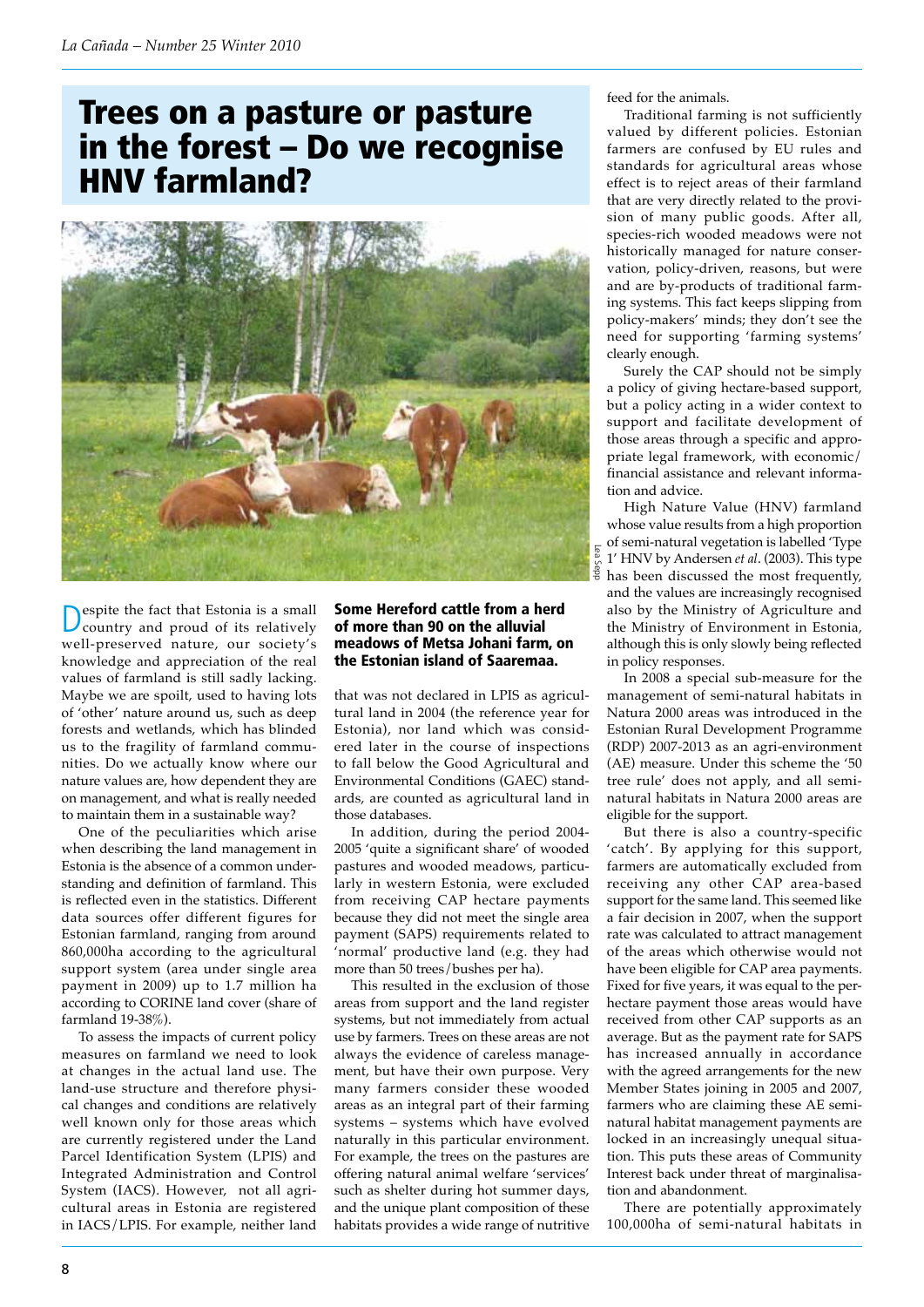Estonia, of which about 73,000ha are covered by the Natura 2000 network, including areas which are SAPS eligible and those which are not. Just 30% of Natura area is managed with the RDP support for the management of semi-natural habitats, and only a small additional area is managed with direct support from the Ministry of Environment.

This begs several questions. What is happening on the rest of the area, and who should be responsible for finding out? Do we need and want these areas to be back in farming, and what exactly is needed to acheive this?

#### Case study – Metsa Johani farm

These issues can be illustrated through a recent case which received much discussion in the media in Estonia. Our purpose is not to point the finger but to demonstrate how simple rules designed with good intentions do not work in every country in the same way, depending on country-specific ecosystems, and can end up with very complicated and contrary results.

The Metsa Johani farm is situated on Estonia's largest island, Saaremaa. The farm has long farming traditions and the current owner of the farm, Andrus Sepp, manages approximately 270ha of land. In 2009 he received SAPS and AE organic farming support for 123ha of his land, and a special AE support for management of semi-natural habitats for 84ha (that area was excluded from receiving any other CAP hectare support). The remaining 63ha received no CAP support at all.

As the farm is orientated toward mainly Hereford-based beef production, most of the farm is pasture. Andrus has more than 90 organically-managed animals, including 23 suckler cows and 35 heifers. About 90% of the area is in the Natura 2000 network, the habitat types including Nordic alvars, hydrophilous tall herb fringe communities, alluvial meadows and wooded pastures.

Before EU RDP supports were introduced in Estonia in 2004, Metsa Johani farm was receiving national agricultural support (e.g. AE organic farming support) for an area which was marked and declared by the farmer. This same area was digitised into LPIS in 2002 without any additional controls. These boundaries remained the same also for the EU agricultural support (SAPS, AE organic farming support and support for Less Favoured Areas) which the farmer applied for in 2004-2005.

In 2005, the Paying Agency carried out inspections and subsequently disputed the eligibility of areas of wooded pastures as there were more than 50 trees per ha in some parts of the parcel. Since the error



In 2008, while the land eligibility was still in dispute, the Rural Development Foundation chose Andrus Sepp as the best beef breeder in Estonia!

was more than 30%, no support was approved for 2005 and the farmer had to pay back all support previously received for 2004, even for the areas meeting the standards, as defined by the agency.

The farmer appealed the decision in court on the grounds that the land was used for agriculture, i.e. was being grazed with animals. But the use of the land for grazing was never the point of dispute – there were just too many trees.

The 'wood pasture problem' appeared mainly on the islands and mainland of western Estonia, where animals are traditionally grazed on areas with junipers and trees. More than 400 farmers in western Estonia had the same problem as Andrus Sepp with their wooded pastures.

By 2007, Andrus Sepp's case reached the Supreme Court, who found in his favour, obliging the Paying Agency to review the decision again.

By EU regulation EC Reg 796/2004, Art. 8 p1, land with trees is to be considered agricultural for the purpose of eligibility for support if the agricultural production can be carried out in a similar way as on parcels without trees in the same area.

The Court found that the Paying Agency did not employ sound reasoning in its decision-making and had not shown why it was not possible to graze animals on the land in question in the same way as on the other parcels in the same region without trees.

But instead of reversing their decision and reinstating the payments, the Paying Agency interpreted the judgement as meaning that they had to improve their explanation of why the parcels are not eligible.

No document specifies what the phrases used in the Regulation ('similar way' or 'in the same area') mean. The EC working document (AGRI/60363/2005) is more specific: land which has more than 50 trees per ha should not be considered as eligible for support in principle, although exceptions can be made for environmental reasons. The Paying Agency used that as a clarification and the penalties remained in force.

In the summer of 2007 there was political intervention and clarifications and exceptions were made, such that some of the farmers who had grazed their pastures and applied for the agricultural area-based supports did not have to repay supports previously received. Appeal case by appeal case, the decisions were reviewed,  $\frac{2}{3}$  but no positive decision was made for  $\frac{2}{3}$  Metsa Iohani farm.  $\frac{25}{25}$  Metsa Johani farm.

### The way forward

All of this has raised questions: where does agricultural land begin and end? What is agricultural activity? How should the management needs of different habitats be recognised?

The irony is that at the same time the importance of farmers for maintaining semi-natural habitats is highly valued by environmental specialists in Estonia. Tõnu Talvi, a specialist on the Environmental Board, said that while he was director of the Saaremaa Regional Nature Conservation Centre the wooded pastures of Metsa Johani farm were in favourable conservation status and were improving every year, thanks to constant maintenance and grazing. Andrus Sepp is a very good partner to the State in conserving the nature and managing the land!

If the State is interested in maintaining and preserving the semi-natural habitats valuable for the whole Europe, it is clear that it has to find good partners among the farming community, and it should be supporting their farming systems to ensure continuity in their activities. The State cannot afford to lose good land managers. Maintaining semi-natural habitats is labour-intensive and less productive than managing normal agricultural land, and attracting land managers becomes increasingly difficult if there are not enough incentives. The farming community is very sensitive to all kind of changes and needs a consistent policy message. For them to make long-term plans, farmers need some confidence in the definitions and regulations issued by the administration at the very least.

Having said that, although the result of the Metsa Johani case was not wholly favourable to Andrus Sepp, it built bridges between agriculture and environment and resulted in a considerable raising of awareness of semi-natural farmed habitats amongst both officials and the public. *Pille Koorberg, Iiri Selge, Tambet Kikas, Agricultural Research Centre, Estonia; e-mail: iiri.selge@pmk.agri.ee*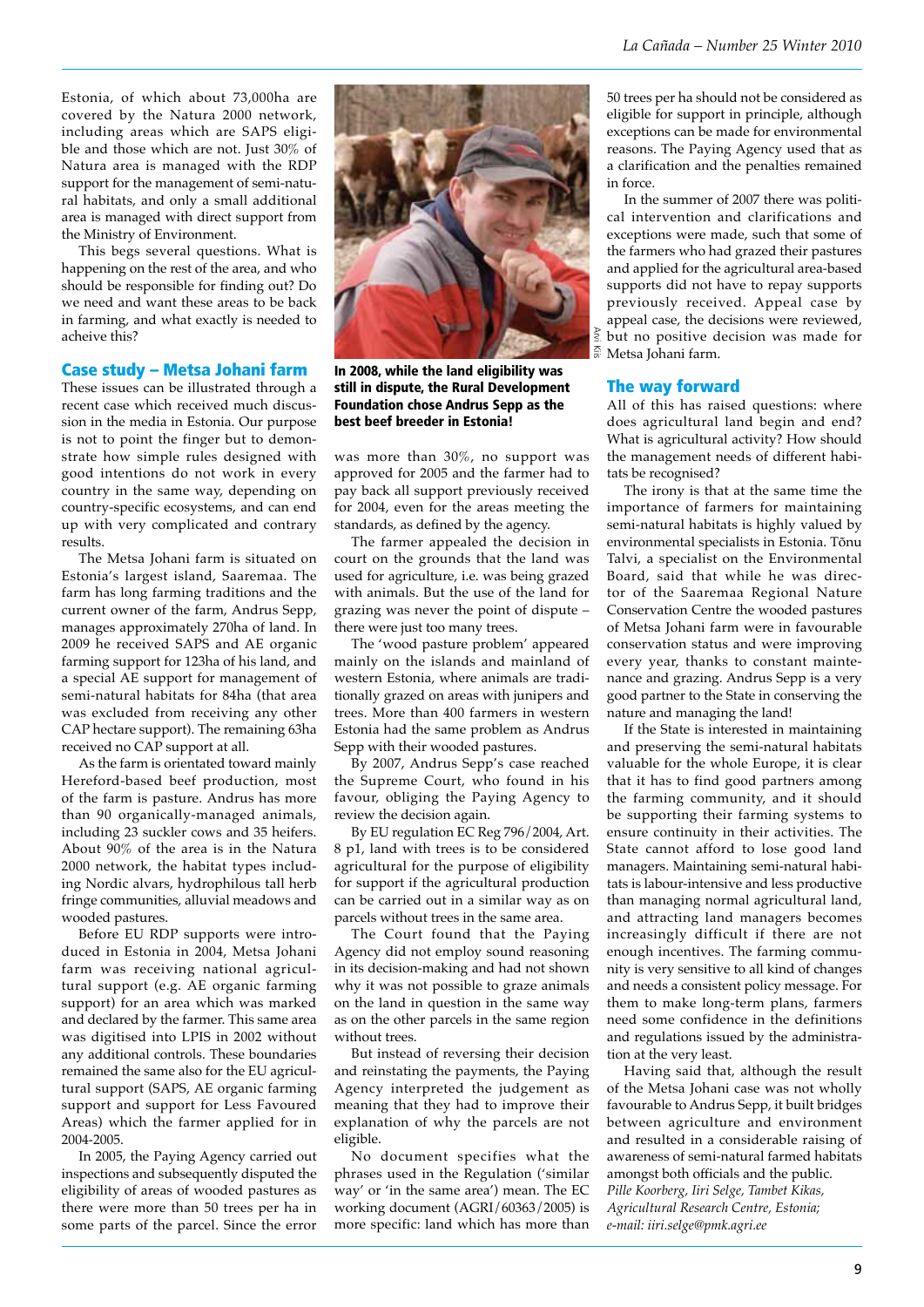# A UK study tour to northern Spain



This article summarises a capacity-build-<br>ing and learning visit to northern Spain ing and learning visit to northern Spain by farmers from Cumbria and Dartmoor, in the UK, accompanied by people working on common-land issues, such as community workers and academics. A major purpose of the visit was to promote and foster a sense of community amongst commoners, who tend to be widely dispersed and yet face similar challenges, so that they can take on their responsibilities as a community for advocacy and care of an important approach to landscape and farming.

The trip looked at three topics of interest: a regional government programme in Castilla y León working with livestock farmers using traditional extensive systems to reduce forest fires; research by a regional agricultural research institute in Cantabria into reducing weed infestations of high mountain pastures; and a farmerled campaign in Asturias for European legalisation that understands and takes into account the practices of extensive livestock rearing.

Communal land is very significant in Spain. Ministry of Agriculture statistics (1996) give the total area of pasture in Spain as 7,006 million ha. But the reality is that around 20 million ha of Spain's 26 million ha of 'monte' (forest with or without trees) are used as non-cultivated forage area, if occasional grazing is counted.

These municipal common lands have survived in Spain for many reasons. Two important ones are, first, the commons are 'public' lands and this, to some extent, served as a break on massive privatisation in the 19th and early 20th centuries. Secondly, in the late 20th century environmental conservation, combined with

## UK common-land group with local farmers and Plan 42 hosts in Burgos.

a new decentralised administrativepolitical system in the shape of regional governments, have spurred on a policy of common-land acquisition, mainly in the heavily depopulated upland areas of Spain.

### Fire prevention: Plan 42 in Castilla y León

The autonomous community of Castilla y León is not only the largest region of Spain, but in all the European Union. Large forest fires are becoming more frequent in this area (and all over Spain) as a result of climatic factors, social factors (including depopulation of rural areas and reduction in numbers of grazing livestock), and economic conditions. These fires are one of the most important causes of environmental alteration and land degradation because of the post-fire exposure of bare soil to rainfall.

The Environment Ministry and Forestry Administration of the autonomous government initiated Plan 42 in 2003 (see www.jcyl.es/web/jcyl/MedioAmbiente/ es/Plantilla100/1132926921318/) with the main objective of reducing forest fires. People had started 90% of these fires, so Plan 42 recruited advisers to work in the worst affected areas, the 154 municipalities that suffered 50% of all the fires.

The Plan takes a multi-disciplinary approach and works with all sections of the community, but much of the training, information and communication has been aimed at extensive livestock farmers who, for generations, used fire in traditional pasture management systems on common land to encourage pasture regeneration land to encourage pasture regeneration<br>and to control scrub encroachment.

In recent times, cattle numbers have declined because of the low profitability of the sector and farmers leaving the land. In recent times, cattle numbers have declined because of the low profitability of the sector and farmers leaving the land. With fewer cattle grazing the common pastures in the mountains, scrub encroachment has rapidly increased, and the remaining livestock farmers continue to use fire as the primary form of scrub clearance. However, with the increased woody matter these fires are now much harder to control.

Plan 42 has, and is, promoting cultural change in pasture management systems on common land. Scrub burning has been banned since 2008 and has been replaced by mechanical scrub clearance. It also supports localised pasture improvement (lime and fertilisers), division of common land and activities to add value to the products from the area, including the promotion of collaboration between farmers, developing/increasing the market share of local products, such as horse meat, and support for co-operative ventures. Much of the work of Plan 42 is paid for through agri-environment measures of the CAP and local community funds administered by the municipalities.

#### Reducing weed infestation in Natura 2000 pastures in Cantabria

The agricultural use of common land in the high areas of the Cordillera Cantabria has changed considerably over the last half century or so. Past communal landmanagement systems have given way to more individual systems, as fewer farmers manage the land.

Previously, farmers would keep cattle, sheep, goats and horses on the common land. Nowadays, cattle dominate and horse numbers are increasing as they need very little management, sheep have declined due to a lack of shepherds, and forestry policies have discouraged the keeping of goats.

Farmers have shifted from a subsistence economy to a market-oriented one, which nowadays is heavily dependent on subsidies (making up over 40% of income). These changes in farming practices, coupled with more frequent drier summers, have affected pasture species.

One problem is the invasion of the spurge *Euphorbia polygalifolia*, locally known as *lecherina,* in many of the high mountain communal pastures. It reduces biodiversity and productivity, as cattle and horses will not eat it. Four municipalities and local farmers went to the local regional research organisation, CIFA, and asked if they could find ways to control the spread of this spurge.

CIFA experimented with various control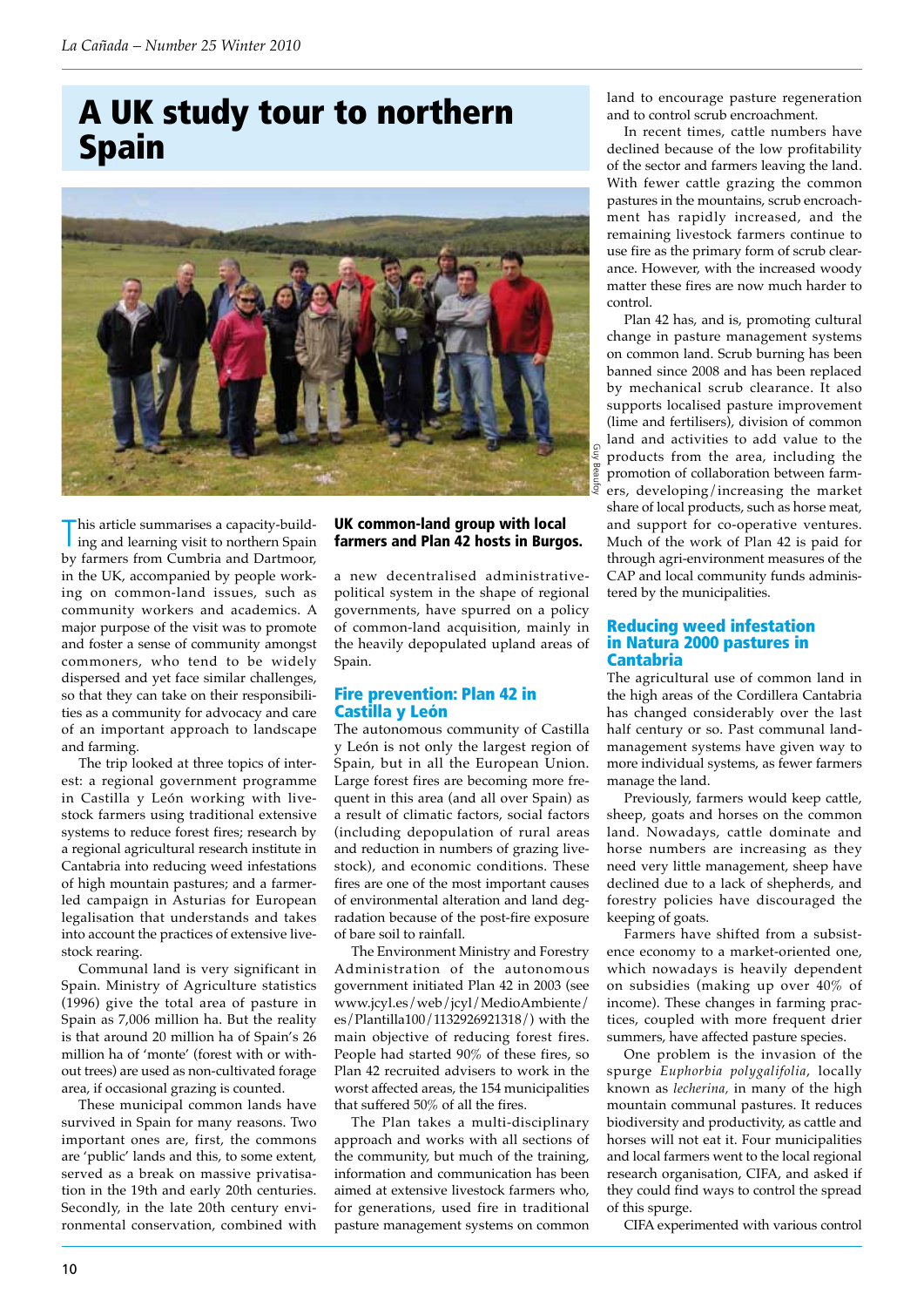## Example 1: Supporting short-distance transhumance systems

The village of Salce has 3,000ha of common land and small plots (300m2) of privately owned land. Like many villages in the area the population has declined considerably since the 1960s, with waves of outward migration of former residents. Now, there are only four farmers left and the land is under-grazed, with scrub encroachment and increased risk of fires. The Plan 42 technicians are working with the local farmers, using agri-environmental measures for scrub clearance and maintenance of extensive grazing systems of cattle and horses.

Crucially, these farmers do not have enough animals to control scrub growth, and important areas, such as the species-rich alpine pastures furthest away from the village at heights of 1,700-2,000m are under threat of under-grazing and scrub encroachment. Plan 42 is supporting and encouraging the continuation of short-distance transhumance of flocks of sheep to graze these pastures in the summer months through capital improvements to the tracks, mountain huts and sheep-handling facilities, together with some financial support for the shepherds.

We met two shepherds from the meseta area approximately 50km to the south. One is continuing the transhumance system and the other has given it up, as he has sufficient land and access to land at home and does not need to bring his sheep to the mountains. The shepherd who does practice transhumance says he will continue to do so, as he believes it is important to keep the tradition going and he enjoys going up to the mountain for the summer months. It takes 4-5 days to walk his 400 or so merino sheep to the mountain along drove roads.

He will usually stay up for 7-10 days at a time, and if he can get someone to watch his sheep he will go back home for a couple of days. The sheep and lambs on these pasures fatten quickly, allowing him to take advantage of the better price for summer lambs. He can get a mobile phone signal (which reduces isolation), and has asked for solar panels on the hut for lighting, TV and hot water. From his hut he can see two other huts, and can meet with the other shepherds if they are about. Both the shepherds we met have sons, and both say that it is unlikely that their sons will continue in farming.

Clearly, this system is close to the edge of disappearing, and if it goes so will many valuable public goods such as local traditions, knowledge and skills, culture and heritage and biodiversity, amongst others. We had mixed views among our group as to the attractiveness of the job and whether you could keep the existing shepherds, and bring young shepherds and their flock to the mountains. We came to the conclusion that current economic circumstances demand that many people have to work away from their families during the week, and that perhaps this is no different. To keep shepherds and transhumance systems going, sheep farming will have to provide a reasonable livelihood, based on a mix of income from production and support mechanisms that will motivate the shepherds to continue and help common-land management.

methods and found that the most effective control of *lecherina* is regular grazing by sheep. The challenge is how to apply these results over a wider area, as sheep numbers have declined and the traditional system of transhumance – bringing sheep from Extremadura (the region bordering with Portugal) to summer graze these common pastures – is virtually extinct. A more local system of moving sheep from the meseta to the mountain pastures for the summer months is still intact, but there are few shepherds carrying out this practice.

As a group, we were impressed with the practical nature of the research and the fact that the researchers were working directly with farmers to find solutions that would bring commercial as well as environmen-

## Example 2: Co-operative 'Carne de Vacuno de Calidad Montaňas de León'

As part of its multi-disciplinary approach, Plan 42 is supporting the creation of direct marketing co-operatives owned by farmers to sell their produce. We visited a butcher's shop in the town of Villablino owned by a co-operative of nine livestock farmers from the surrounding area. Plan 42 started the idea, based on a feasibility study. They invited local farmers to take part in the project, and after many meetings a core group of nine famers took the initiative forward, with training from Plan 42. They had to borrow  $\in$ 30,000 and opened the butcher's shop in 2009. Sales have gradually increased over time, but they are slowing down now as a result of the current economic downturn. They have created two jobs and slaughter 3-4 steers (bred by the members) per week. They are planning to open another butcher's shop in the larger provincial town of León. One benefit of this system over similar projects in the UK is that the lower-quality cuts can be made into traditional sausages and salami. They suggested that the ingredients for success are:

- Start small, have a viable idea, keep it simple and grow on demand
- • Offer quality meat at an affordable price
- • Get a brand
- • Get the right help and good quality training

• Ensure ownership and commitment of all members and a desire to learn and work co-operatively

tal gains. However, there were clear difficulties with the introduction of sheep into an area that is traditionally a cattle area and farmers are naturally reluctant to take on sheep as they have neither the necessary knowledge nor the infrastructure. Also, bringing in sheep from outside the area can be a problem for local farmers, as the tradition has virtually died out and some of the old infrastructure has disappeared.

Campaign for specific European

The group met Xuan Valladares, a farmer with native cattle breeds kept in a traditional extensive transhumance system, who is actively campaigning for the EU to develop legislation specifically for extensive livestock systems that take into account seasonal transhumance activities (see http://foroasturianorural.blogspot.

Despite the different climate, topography, livestock and management in the UK and the area of Spain we visited, we found common factors to indicate that active grazing of common land using exten-

legislation for extensive

com/ and Example 1 above).

livestock rearing

sive livestock systems is under threat. Specifically, the number of active graziers is in significant decline, and the economic return from common grazing is insufficient to encourage many young people to continue the practice, whether it is transhumance in Spain, or maintaining hefted flocks in the UK.

As a result, it is likely that the number of active extensive livestock farmers will continue to fall in both countries, leading to a further loss of skills and heritage that cannot be regenerated once lost, and to the undermining of the capacity of common land to provide increasingly important public goods (for example, fire prevention, semi-natural ecosystems, a large diversity of flora and fauna, food, landscape and culture).

However, we did notice an important difference in the attitude of many of the 'experts' in Spain towards farmers employing extensive livestock systems in the mountain areas. For example, Plan 42 has built its programme around the premise that maintaining extensive livestock systems is crucial to reducing forest fires and maintaining the vital public goods and benefits produced by these systems. As a result, relations between farmers and technicians are generally more cordial than those found in the UK.

We were impressed by the way the Plan 42 technicians, the municipalities and staff from the research centre were using multi-disciplinary and participatory approaches. This was demonstrated in the time taken to work with the farmers and to understand the farming systems in order to meet common objectives of reducing forest fires and maintaining an active farming community. In stark contrast,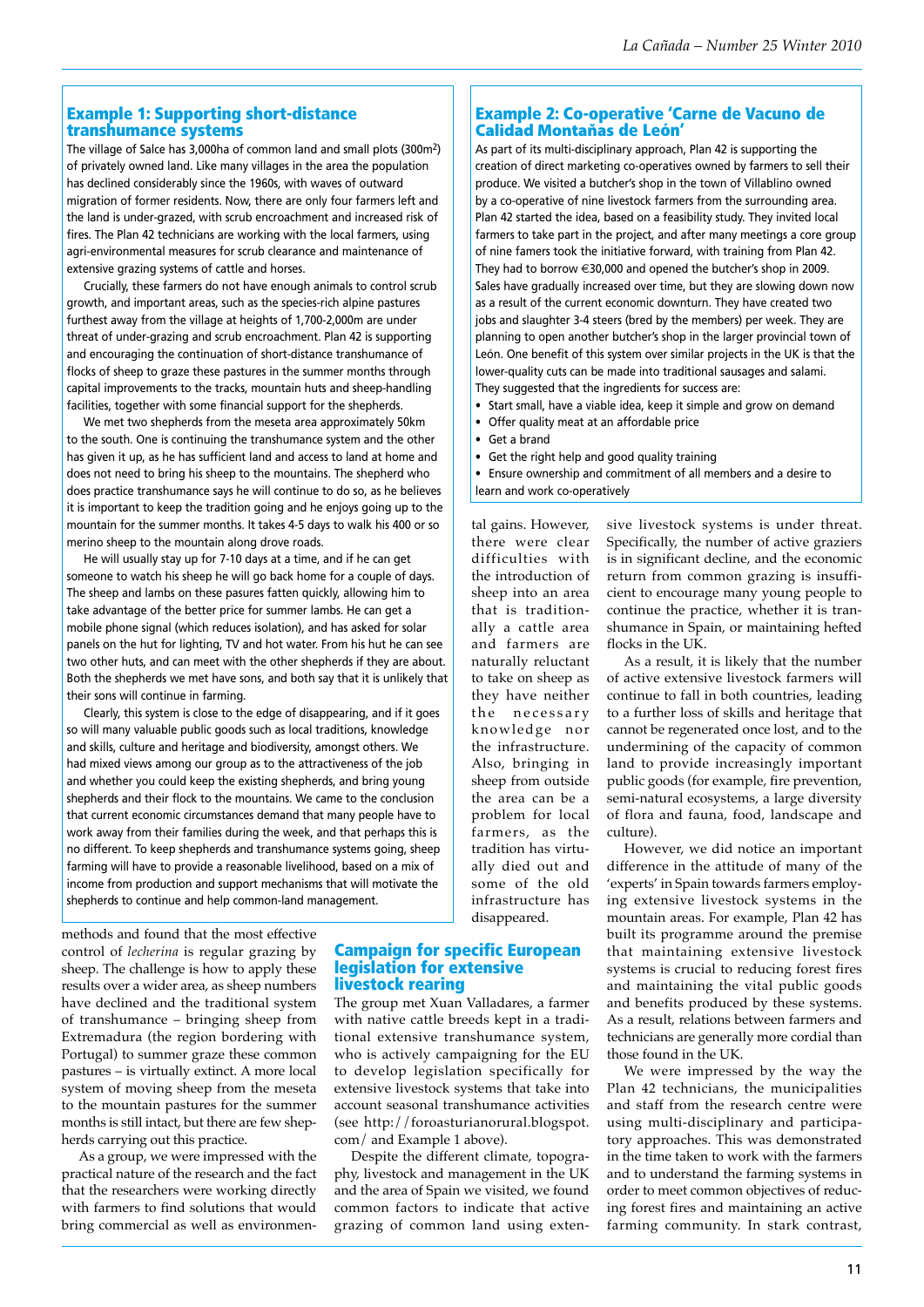our experience in the UK is that extensive livestock farmers are often inadequately consulted by the environment and conservation 'experts' when local schemes and strategies are being developed. However, the Spanish experience may give us confidence to aim for more equal partnerships in future.

While the farmers appeared to have good relations with the agencies and officers, there seemed to be less formal communication between the graziers on the commons than there is in the UK. The presence of commoners' associations is a strength for those managing commons in the UK. Perhaps this is something that those from Spain on any return visit might like to comment on.

One unfortunate similarity is that extensive livestock farmers in both countries face the burden of EU regulations

that are often difficult and/or expensive to implement, especially with livestock on common land. Building on Xuan Valladares's example, we plan to raise this issue through our local federations, the Foundation for Common Land and with European colleagues. Through this type of collaboration and sharing of experiences, we are more likely to inform and influence decision makers at an early stage.

One difference that we discussed is that of land abandonment. Clearly, in Spain there is a fear of abandonment of people and land, and therefore the system of farming as well. This is unlikely to happen in the UK as there will always be people to buy even common land. The more likely threat is abandonment of the traditional, extensive livestock systems of farming, and it is these that maintain the commons. Therefore the challenge within the UK is to make an effective case to governments and agencies that the farming system and the habitat are closely interlinked and should not be separated. If they are, then there is a danger that neither will be maintained in the longer term.

This visit has improved mutual understanding between farmers with common land in Cumbria and Dartmoor as we had many opportunities to discuss our respective farming systems during the trip, and also between the farmers and the other members of our party. We increased our knowledge and understanding of extensive livestock systems in northern Spain, and would like to extend an invitation to the farmers and technicians to come and visit us in the UK.

*Viv Lewis & Dave Smith. Full details of the trip are available at http://www.efncp.org/ projects/2010/exchange-visit-spain/*

# Preventing fires and maintaining 'public goods' – Castilla y León's innovative Plan 42



Plan 42 is the forest fire prevention strategy of Castilla y León, in Spain, set up by the regional Ministry of Environment in 2002. The reason for the name Plan 42 is apparently simple – it targets the 42 municipalities with the highest incidence of wildfires.

This fire-prevention strategy is relevant to HNV farming for various reasons. For one thing, much of the extensive, seminatural grazing land in Spain is, in fact, classed as forest according to forestry statistics, although agricultural statistics do not necessarily agree (see below). And a key part of the Plan 42 strategy is to work pro-actively with pastoralists at the local level, to support their present and future activity, and to nurture their co-operation in preventing fires.

### Fencing of common pastures is an important activity for Plan 42.

Whereas the Ministry of Agriculture's statistics (1996) give the total pastures area in Spain as just over 7 million ha, the reality is that around 20 million ha are used as forage area, if we include semi-natural meadows and occasional grazing. Of the total 26 million ha of 'monte' (forest with or without trees) in Spain, some 54% is made up of semi-natural meadows, rough grazing, poorer rough grazing and open wood pasture. The rest is officially high forest, but a large proportion of this is also used regularly for grazing.

Thus only 26% of the total area of 'monte' in Spain (as defined by the Forest Law of 1957) are under exclusively

'forest' use, as commonly understood by European civil servants, i.e. with no grazing, while for 74% (19.4 million ha) livestock grazing and browsing are one of the main uses of the land. This is the reality on the ground, and this forest grazing is primarily positive for the environment and for the delivery of 'public goods'.

DG Agri (European Commission) would do well to take account of these facts before excluding all forest land from receiving CAP payments, as their rules currently do. Livestock-raising on forest land is no less farming than the same activity based on grass or maize, and the 'public goods' associated with forest grazing (at sustainable levels) can be especially valuable – biodiversity, open landscape and fire prevention. A CAP that actively discourages grazing of scrub and forest lands makes fires *more*, not less, likely.

Forest-fire prevention in Spain has been criticised in the past for putting emphasis almost exclusively on 'engineering' solutions – preventive silviculture and the construction of water points and access roads, funded largely by EU Rural Development and Structural Funds respectively. One of the things that makes Plan 42 different, and of particular interest to the Forum, is that from the start it addresses the crucial role of graziers, both in preventing and sometimes causing forest fires.

A key action is the employment in each targeted locality of project officers, who live locally and are tasked with building a constructive relationship with the local population. This pro-active role, played by dynamic, motivated people, is critical to the project. One of the actions is to work with livestock farmers. The aim is to support their farming, while changing their attitude to using fire as a pasture regeneration tool. Importantly, the offic-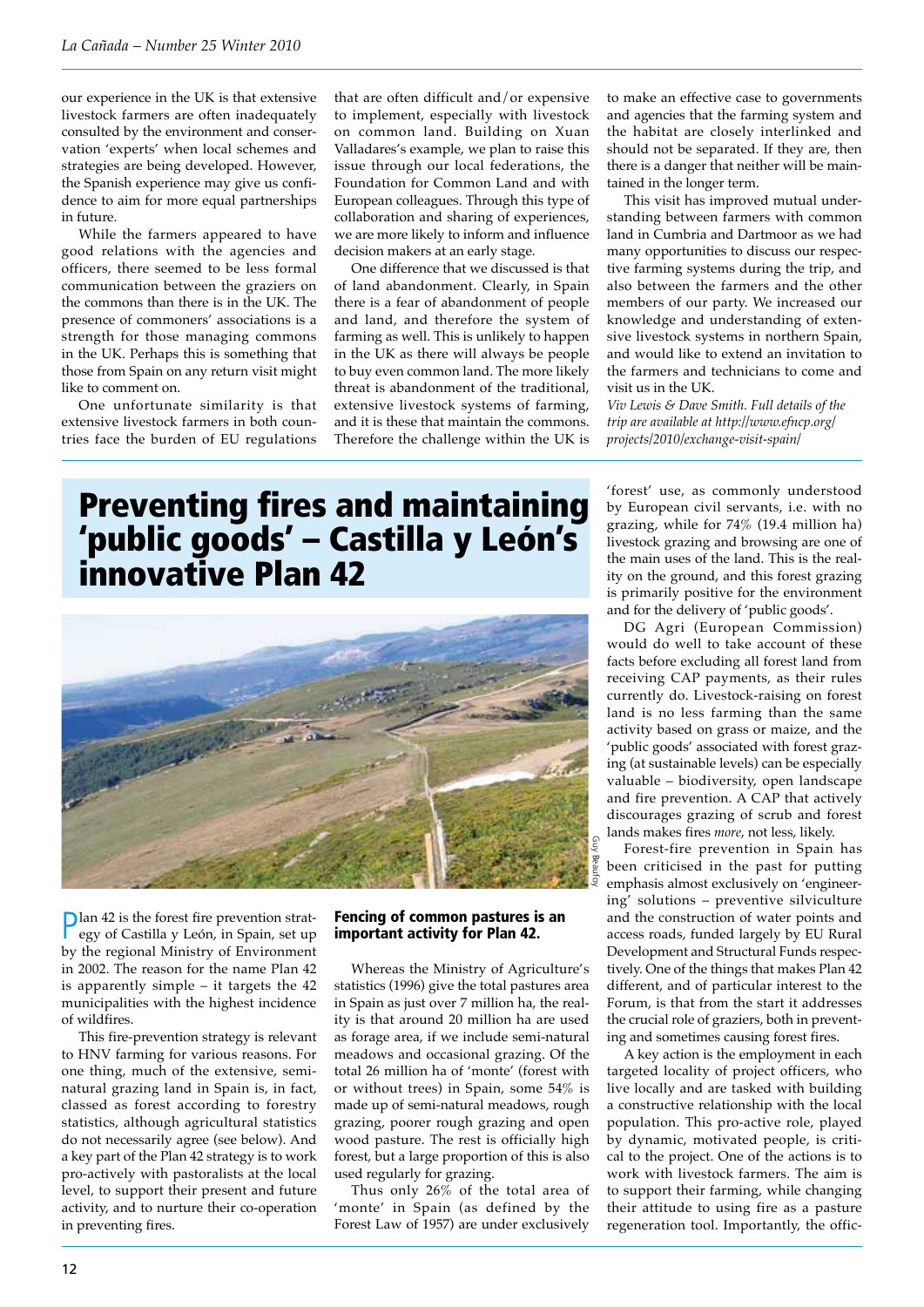ers have a carrot to offer, in the form of an RDP grant for scrub clearance and pasture improvement. But the approach goes much further, and includes helping farmers to tackle a range of issues, from access to land to processing and marketing.

This is, of course, where Plan 42 begins to look, in many ways, like a local HNV farming project. In this case, fire prevention rather than nature conservation is the ultimate goal, but the path to achieving this goal is remarkably similar to projects such as BurrenLIFE: a local office that reaches out to livestock farmers to help solve their issues, as the best way to get the farmers to take up the goals of the project.

In recent decades, the decline of extensive grazing on forest lands led to a severe increase in forest fires. Grazing had acted to reduce the accumulation of dead woody material, and kept forests open, which reduced the incidence of fires. Fires increased dramatically from the 1950s, from less than 2,000 fires a year, destroying 50,000ha per year, to nearly 20,000 fires a year in 2009, destroying around 150,000 ha per year.

Since 2003, Plan 42 has resulted in a 70% decrease in fires in the 42 target municipalities, thus contributing significantly to the maintenance of public goods, as well as contributing to local prosperity. These are very real results, achieved through imaginative policies, at relatively low cost. The emphasis on working locally with farmers to achieve concrete environmental and social results should be emulated by EU rural development policy.

*Guy Beaufoy; e-mail: guy@efncp.org (with thanks to Olga Rada and Alvaro Picardo, Regional Government of Castilla y León). For more information, contact Olga Rada Sereno; e-mail: radserol@jcyl.es*

## Plan 42 – the limits of a single-objective strategy?

Having had the privilege of visiting a range of Plan 42 sites in the last year with study groups from Romania and the UK (see page 10), it is hard to disagree with Guy's glowing endorsement of the approach taken.

Here is a strategy which takes a holistic approach to a complex issue involving socioeconomically marginal farming and attacks it realistically, pragmatically and efficiently. This is, indeed, a model for Rural Development – one which should raise blushes in agriculture departments across Europe.

The plan administrators, despite not being in the Agriculture Department, have a deep understanding of some of the perversities of the CAP and national rules, making them voices to be taken seriously as new plans are made and schemes and regulations are designed. However, Plan 42 is not a Rural Development plan, and does not claim to be. Its strength is such that its limitations are also exposed.

It is not a plan with multiple objectives which aims at delivering of a whole range of sometimes competing public policy goals. It has integrated delivery, but not integrated objectives. Biodiversity and landscape, rural communities and traditions – these all benefit from the plan, but only when their enhancement is intimately linked to the prevention of wildfires.

So, for example, the plan encourages the use of enclosures on the grazings, to reduce the perceived need for uncontrolled burning for regeneration of the unenclosed mountain pastures. However, the administrators are not at all concerned should the farmers choose to use only their enclosures, so long as fire incidence remains low.

In one area in northern Burgos province we saw a large area of Atlantic heath still subject to deliberately-set wildfires. However, the aspiration of the project staff was that the whole area be taken out of extensive farming altogether and planted to woodland of the type which would have been 'natural', had the Ice Age and man not intervened over the last ten 10,000 years. In response to my comment that this Natura 2000 habitat had been part of the cultural landscape for all those thousands of years and that that also had a value, the answer was simple – we create a new culture!

Our friends in the administration would say that they are just being realistic in their aspirations for 'forest' land, whether wooded or open, and this is a challenge we on the HNV farming side have to take on board. Where are the assessments of what is socially 'doable', and what is economically affordable? In this case, it is not the environment authority's role to make an integrated rural development strategy – that's a job for the agriculture department.

To ensure the sustainability of HNV systems, our challenge is to go beyond even the sterling work of Plan 42. Is it possible to deliver multiple objectives, not just to deliver single objectives through integrated mechanisms? Plan 42 shows that, with a clear focus and a real belief in the objectives, it might just be possible. *Gwyn Jones*

## Extending HNV farming in Ireland

L Article 68 scheme being rolled out in *a Cañada* 24 highlighted an innovative the Burren, Ireland. The Burren Farming for Conservation Programme (BFCP) is an excellent example of supporting High Nature Value (HNV) farming in practice. The work carried out in the Burren has created a ripple effect within Ireland, with other areas recognising the need for action if successful farming in marginal areas is to continue.

Responding to this demand, the Heritage Council is collaborating with EFNCP (through its DG Environment work programme) to fund a High Nature Value Farming Officer for Ireland.

The initial study areas include the Aran Islands, a limestone extension of the Burren and two upland areas in South Kerry and North Connemara. These areas are all dominated by semi-natural vegetation and have all suffered in recent years through changes in farming systems.

Funding permitting, it is hoped that the scope of the work will be extended to diverse HNV farmland landscapes in the north-west of Ireland.

#### Target-based schemes

One of the conclusions from a recent report for the Heritage Council in Ireland on HNV farmland in Ireland was the need to implement target-based agri-environment schemes tailored for different HNV areas. These should evolve through greater communication with farmers and encourage their co-operation in the development of suitable schemes.

To achieve this aim, the work will

closely follow the successful methodology used in the Burren. The BFCP core principles are the development and implementation of practical, local solutions to management problems.

The programme is at an early stage. The first step is to identify the biodiversity and cultural heritage that make these areas important, to determine the factors that threaten the continuation of the farming systems that preserve these areas, and to come up with practical solutions.

For all these areas, there is a wealth of research work already carried out by the universities of Cork and Galway, the transnational LACOPE project, the Irish Uplands Forum, Teagasc, the National Parks and Wildlife Service and the Heritage Council.

The project will review this work and use case studies in each area as a means to identify threats, opportunities and practical solutions for HNV farmland. This will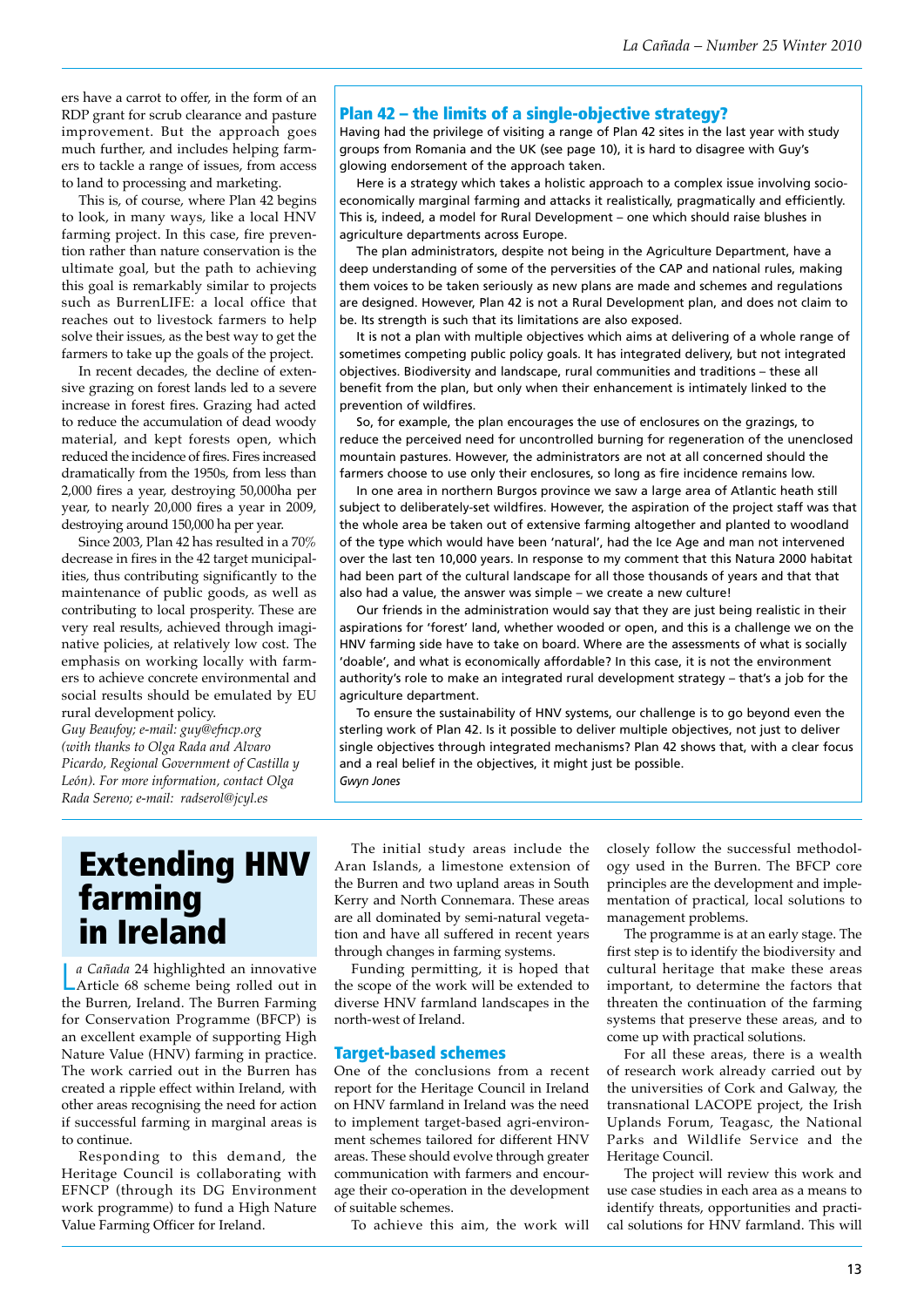involve working closely with interested parties, government bodies, the farming community and local community groups. From this, it will be possible to develop a strategic approach which can be used to assess the needs of and deliver support to HNV farming in Ireland in the Rural Development Programme post-2013.

### Aran Islands

To date, the work has concentrated mainly on the Aran Islands. Working alongside the Institute of Technology Sligo and BFCP, the project has investigated the extent to which the work of the BurrenLIFE and BFCP initiatives are transferable to the Aran Islands. Although the areas are geologically similar (karst with extensive limestone pavement), there are some differences in the farming systems, particularly the small field structures of the Aran Islands. Through workshops with farmers on the island, these differences were identified and possible solutions suggested. Meetings were also held on the importance of the Aran Islands for biodiversity, within an Irish and also a European context. The work both encourages and relies on strong farmer participation. A similar approach has started in North Connemara and Kerry, working with the Forum Connemara Ltd and the South Kerry Development

# Do SPS rules scrub out valuable habitats?



With the abandonment of agricultural fields in some areas, scrub encroachment is becoming a problem on areas of semi-natural vegetation, and in particular on species-rich grasslands. In some countries, this is a major issue, which has been reported on more than one occasion in this magazine.

Cross-compliance rules aim to prevent encroachment of 'unwanted vegetation'. These rules are applied in different ways depending on the Member State, giving rise to a range of issues that deserve their own article in a future *La Cañada*.

On the other hand, existing areas of controlled scrub can be a valuable habitat on many farms. Many agri-environment schemes recognise this, paying farmers to maintain the area of scrub because of its important role for plant, bird and insect life. Indeed, some agri-environment schemes even pay farmers to allow small areas of improved grassland to revert to rough grassland and scrub. They also allow a woodland scrub edge to develop

Wide hedges and areas of scrub, such as here in Ireland, are a feature of many farmed landscapes in western Europe, but some countries subtract them from the land area eligible for receiving Single Farm Payments.

out into adjoining fields. These are very positive steps for biodiversity on more intensive farmland.

In addition to getting a financial incentive to participate in such a scheme, the land is still eligible for claim entitlements under the Single Farm Payment Scheme (SPS). The message farmers are getting is that allowing scrub in the right place can enhance biodiversity.

On many High Nature Value farms the maintenance of small areas of scrub has been common practice for years, offering protection for livestock throughout the year. Grassland areas in and around the scrub were often a bit drier, giving an animal a comfortable place to lie. Hedgerows thicken out, offering some Partnership Ltd.

The end result of all this is to find ways to make farming viable in these marginal areas, yet still maintain the systems and practices that are so important for wildlife, the landscape and Ireland's natural heritage. The important work carried out in the Burren is a good model and a showcase for other areas. By applying the same principles to other areas, and with appropriate funding, the project partnership believes it is possible to ensure successful and sustainable HNV farming in Ireland. *Patrick McGurn, Ireland Project Officer; e-mail: Patrick@efncp.org*

shelter and guaranteeing a stockproof barrier. These thick hedges and small outcrops of scrub on more inaccessible land form part of the system on these more marginal farms. No agri-environment money is needed to recreate them – they are already part of the landscape.

Ireland is a good example. Many parts of the country are made up of a unique patchwork of small fields surrounded by hedgerows. Heavy, wet soils mean that hedge-cutting is not a common practice on the internal fields and so some wonderful wide species-rich hedgerows develop, forming a network of mini woodlands.

With the changes in CAP to an areabased payment scheme, these areas have not always been classed as a feature, and they therefore are not eligible to support SPS claims. This interpretation favours the more intensive farming system, with large open fields limited in wildlife. The lack of clarity in the original definition of eligible area meant that many extensive farmers claimed whole fields, including small areas of scrub, and so spread their entitlements over the whole farm. Some farmers (and countries) have been penalised for an over declaration of forage area. The clear message from this policy would seem to be that farmers should remove scrub and reduced the width of field boundaries.

However, the latest EU eligibility rules for the SPS allow Member States to include all landscape features in a farm's eligible area, which opens the way for existing areas of scrub to receive SPS in all countries.

In the Republic of Ireland, hedgerows have now been declared a landscape feature, and therefore the area is eligible to support SPS claims. In Northern Ireland, under UK legislation, they are not classed as a landscape feature, so once an internal hedge exceeds 4m width, the complete area of the hedge is deemed as ineligible. For a small traditional farmer, particularly in the west of the province, this could mean deducting an area out of every field,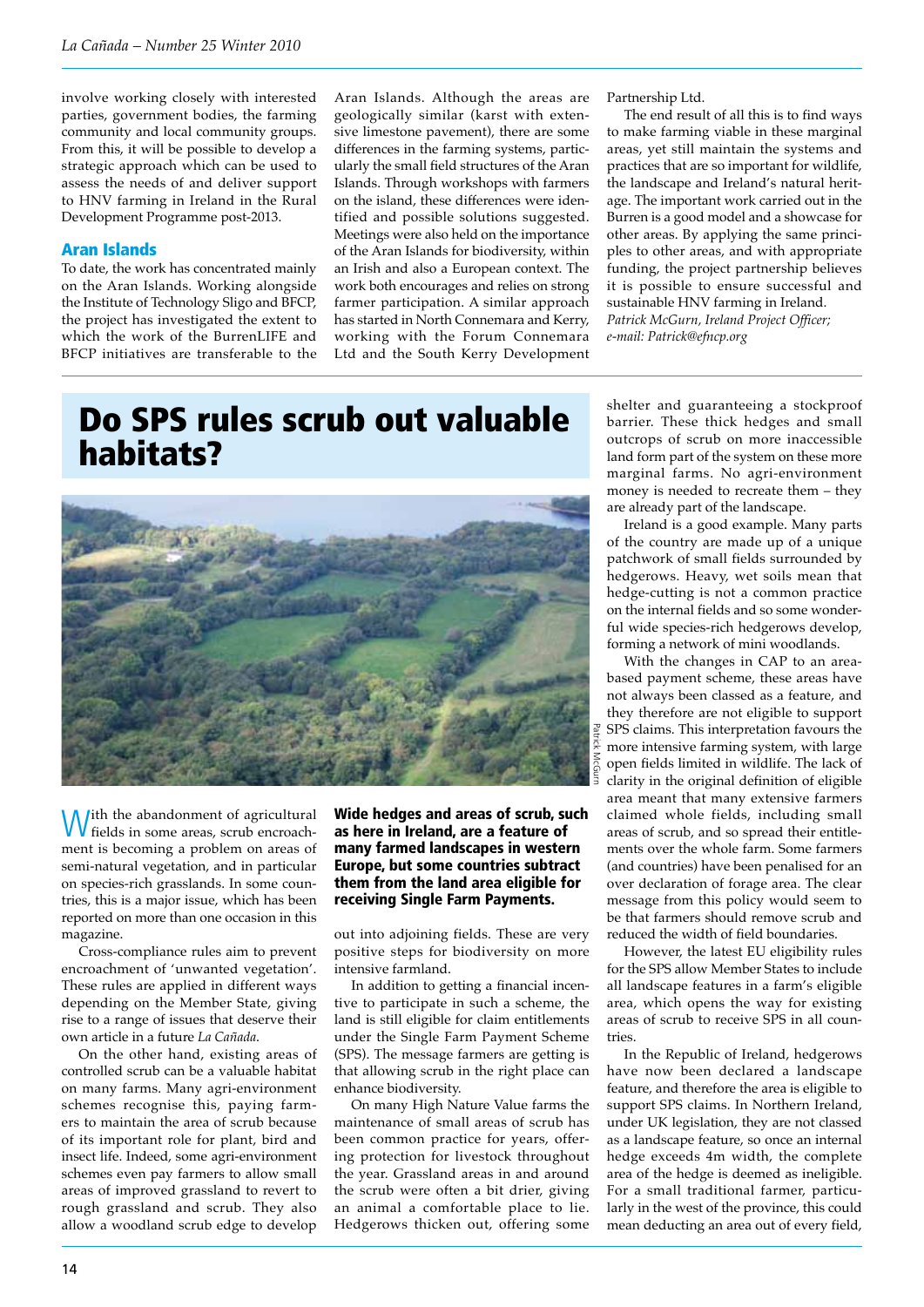or it could lead to a severe penalty both for this year and for previous years.

As a result of this there are two very negative outcomes. First, it sends out a message to the farming community that these areas are not important and not part of their farmed landscape. The second is that it leads to large-scale removal of scrub and decimation of hedgerows, not because the farmer wants to but because they feel they have to so they can claim all their entitlements.

A balance must be reached, where fields of semi-natural grassland do not scrub up but where pockets of existing scrub can be left and treated as part of the farmed area. If it is possible to pay more intensive farmers to create these areas under agrienvironment, then less intensive farmers should be able at least to claim their entitlements on existing scrub areas that are part of the farmed area.

If the EU is serious about the CAP supporting 'public goods', then the EU institutions should ensure that the various rules governing SPS favour the maintenance of 'High Nature Value' farmland features, and that all Member States implement them in a coherent way. It makes no sense to depend on under-resourced agrienvironment schemes to pay for features and practices that could be favoured by SPS

*Patrick McGurn, Ireland Project Officer; e-mail: Patrick@efncp.org*

# A defence of the HNV concept – reflections on the summer's conferences

As this edition of *La Cañada* goes to press, we hear again siren voices asking why we need to retain the concept of High Nature Value farming as a key feature of our agricultural and environmental policy. I have been asking myself the same question, listening to the debates in Sibiu and Vilm over the summer.

At the outset, I think it is important to underline that HNV farming does not pretend to deliver *every* aspect of *every* European biodiversity goal and policy. Other objectives and mechanisms are still needed, whether looking after the very best sites in the Natura 2000 network or ensuring better delivery of environmental services on intensive farmland. It is very important to link explicitly these different objectives, and to show that they are not competitors, but complement each other. This may seem obvious, but needs repeating again and again.

Having accepted that we need a whole suite of objectives and measures for a range of farmland types, what then are the strengths of the HNV approach? To me, it seems that it has three specific benefits, which none of these other policy frameworks or measures deliver.

### Multifunctionality: humans with nature, not against it

HNV is an integrating concept, based on the recognition of the diversity of functions – economic, social and ecological – fulfilled by some farming systems (contrasting both in quality and quantity with delivery from some others).

It aims to go beyond the classic opposition between agricultural production and ecological richness. This distinction dominated the debate on nature conservation for a long time; the preservation of nature meant protected reserves, where people were not allowed to go. Surprisingly, this

opposition is still very present in people's minds when talking about agri-environment. However, the aim of sustainable development is not to oppose economic and environmental interests, any more than social and environmental ones.

Moreover, I am not convinced that it is very sensible, strategically to oppose food producers, on the one hand, and 'biodiversity producers', on the other. Food production will probably always trump biodiversity as a priority for most policymakers, in their deeds if not in their words.

HNV is also a dynamic concept. Today, most conservationists have abandoned an entrenched approach to promote a more integrated one. There is now a recognition that people are part of ecosystems, and that ecosystems are dynamic systems, not fixed pictures of nature.

In most HNV areas, the role of humans has been crucial to the evolution of biodiversity-rich systems. HNV farming systems, by definition, guide the agroecosystem in a way that provides several goods and services (food production, biodiversity and landscapes), whereas intensive farming systems pretend to master their environment in order to deliver only one outcome. We can even imagine systems geared to 'biodiversity production' falling into this trap!

The crucial factor is the dynamics, which is why I was pleased when James Moran said, in Vilm, that the sustainability of HNV farming will emerge from a mix of tradition and innovation. HNV farming is much more than just 'traditional farming'.

#### Large scale

The preservation of biodiversity cannot be achieved by small-scale, targeted actions alone – we are talking about the conservation of functioning ecosystems and ecological continuity.

To reach this objective, it is necessary to preserve semi-natural vegetation. Even in the second type of HNV farmland, a minimum area of semi-natural vegetation is probably needed. This feature becomes a limiting factor for biodiversity under a certain limit (around 20% of UAA, according to French collective expertise). Thus, for example, an area with landscape elements such as hedgerows but with less than 20% of UAA under semi-natural vegetation should not be considered as HNV, even Type 2.

Speaking personally, I even have doubts that a single isolated farmer, implementing HNV farming practices within an intensive area, will allow the maintenance of a rich biodiversity. This highlights the collective dimension of HNV farming and reminds us of an important question – should support for HNV farming address farms, or areas, or farms within specific areas?

During the Vilm conference I felt that the 'blur' (to quote a word people used) between the different levels or concepts – farms, farmland, farming practices, landscapes and so on – stemmed from the absence of a link between HNV farmland identification and HNV farming practices (as criteria to target policies).

Perhaps we should be strong enough to affirm that one isolated farm, even if implementing HNV farming practices, cannot be considered HNV? I can see this farmer being the target of a HNV policy aimed at the *development* of HNV farming, but maybe not one of maintenance (as there is less richness to maintain). But this position does not mean that it should not be supported by another policy scheme. If this isolated farmer conserves a certain habitat and/or species, then of course he might still be the focus of the Natura 2000 approach. It also means that we have to modify any policy which incentivises farmers to implement practices unfavourable to biodiversity.

Another important point, I believe, is, if we wish to 'negotiate' with and convince the Member States which have very little HNV farming left, we must affirm two different objectives: to maintain and to